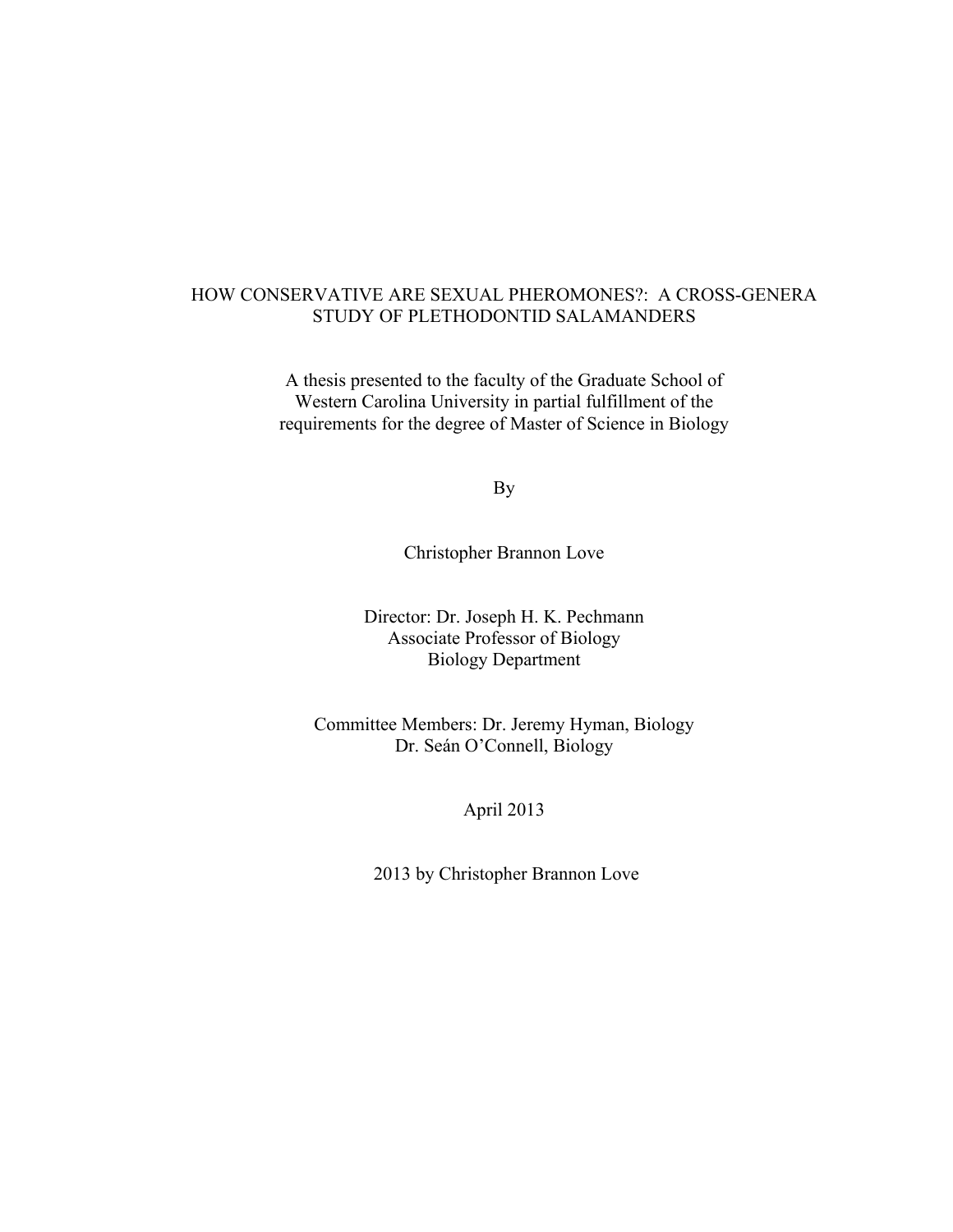#### ACKNOWLEDGEMENTS

I would like to thank the Houck-Feldhoff research team for use of their pheromone extracts as well as their expertise in planning the experimental design of my study. Funding for their work would not be possible without awards from the National Science Foundation (Award #'s 1147271 & 1146899). With this, I would also like to deeply thank two students from Oregon State University: Christy Baggett and Robbie Blenk. Without these two students helping observe mating salamanders, my observational nights would have been impossible.

Moreover, I would also like to thank the Highlands Biological Station for receiving a Grant-in-Aid of Research. Providing monetary support as well a place to conduct my research was invaluable.

I would like to thank my thesis committee for their guidance and support. I would also like to especially thank the reader of my thesis, Dr. Pattie Foley, for her continued assistance throughout my graduate school experience and for always being there for me.

Lastly, I would like to thank my family for their endless and unyielding support and love. Without them, my thesis as well as many other things would not have been possible.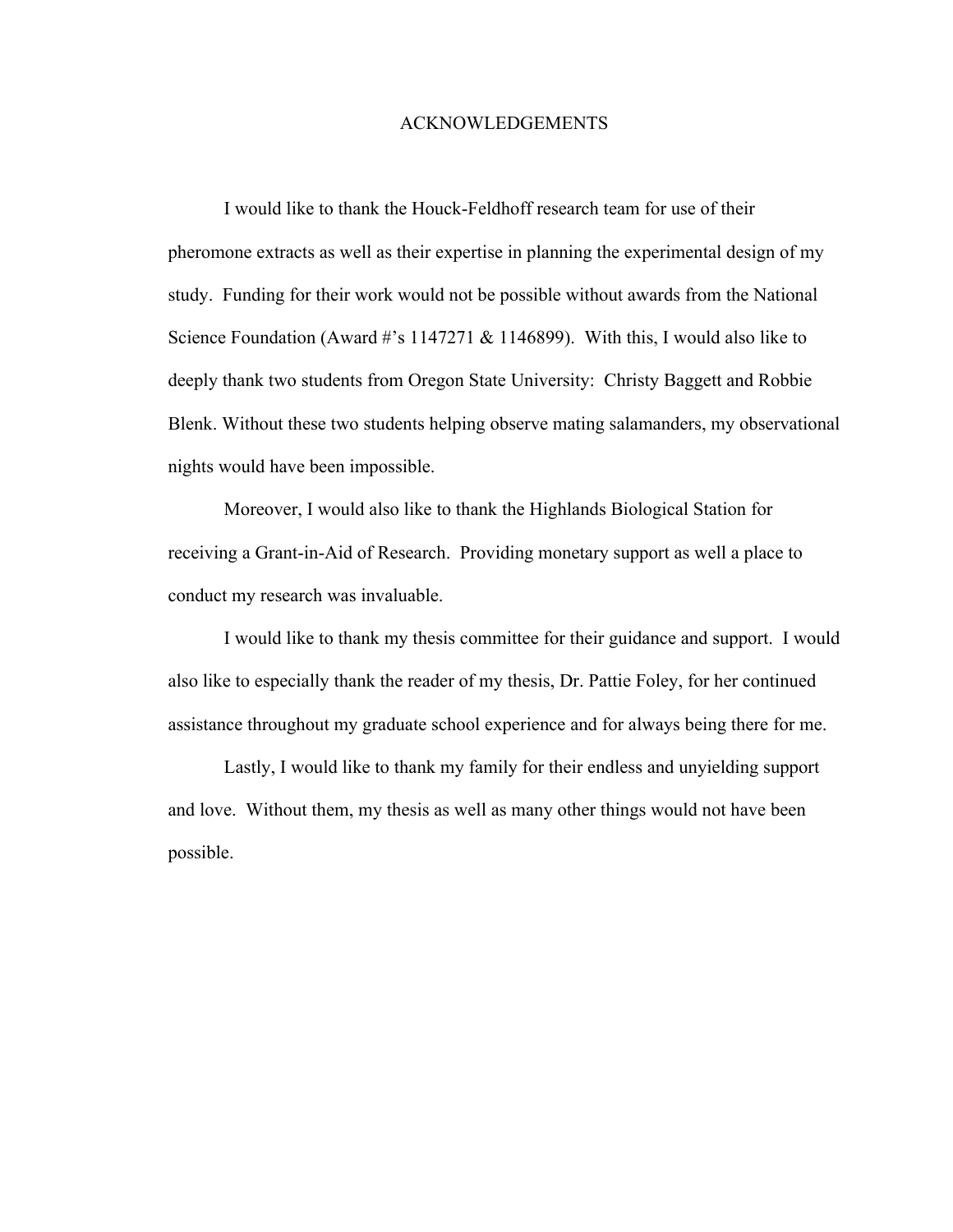# TABLE OF CONTENTS

|                                                           | <b>TAU</b> |
|-----------------------------------------------------------|------------|
|                                                           |            |
|                                                           |            |
| ABSTRACT.                                                 |            |
|                                                           |            |
|                                                           |            |
|                                                           |            |
| Differences In Pheromone Delivery Among Plethodontidae 11 |            |
|                                                           |            |
|                                                           |            |
|                                                           |            |
|                                                           |            |
|                                                           |            |
|                                                           |            |
|                                                           |            |
|                                                           |            |
|                                                           | .22        |
|                                                           |            |
|                                                           | .25        |
|                                                           | 30         |
|                                                           |            |

# PAGE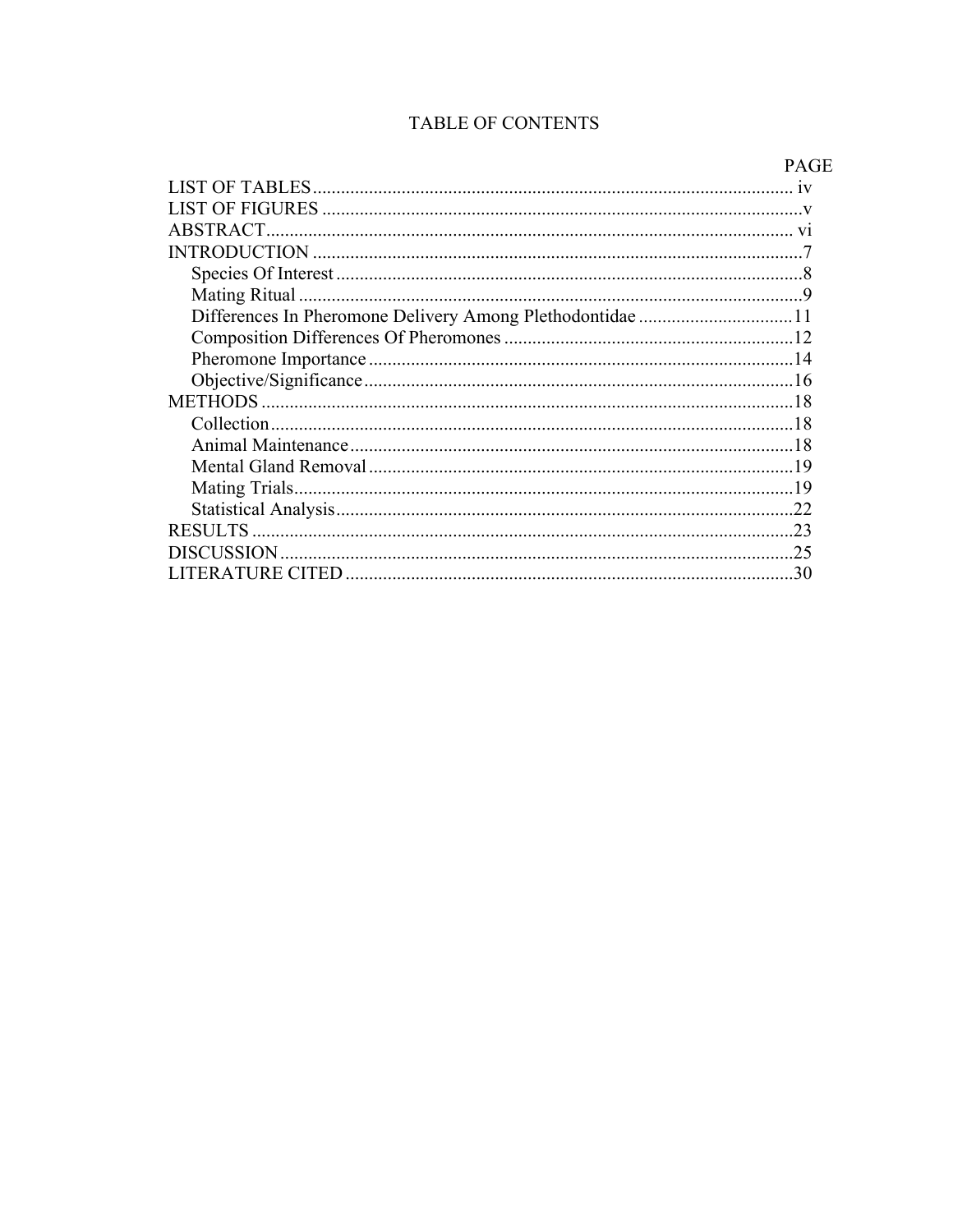# LIST OF TABLES

| TABLE |                                                    | PAGE |
|-------|----------------------------------------------------|------|
|       | 1. Comparisons Of Differences In Means Of Time     |      |
|       | In Tail-Straddle Walk Under Different Pheromone    |      |
|       |                                                    | 23   |
|       |                                                    |      |
|       | 3. Comparisons Of Differences In Means Of Time     |      |
|       | To Tail-Straddle Walk Under Different Pheromone    |      |
|       |                                                    | 24   |
|       | 4. Comparisons Of Differences In Means Of          |      |
|       | Spermatophores Deposited Under Different Pheromone |      |
|       |                                                    |      |
|       |                                                    |      |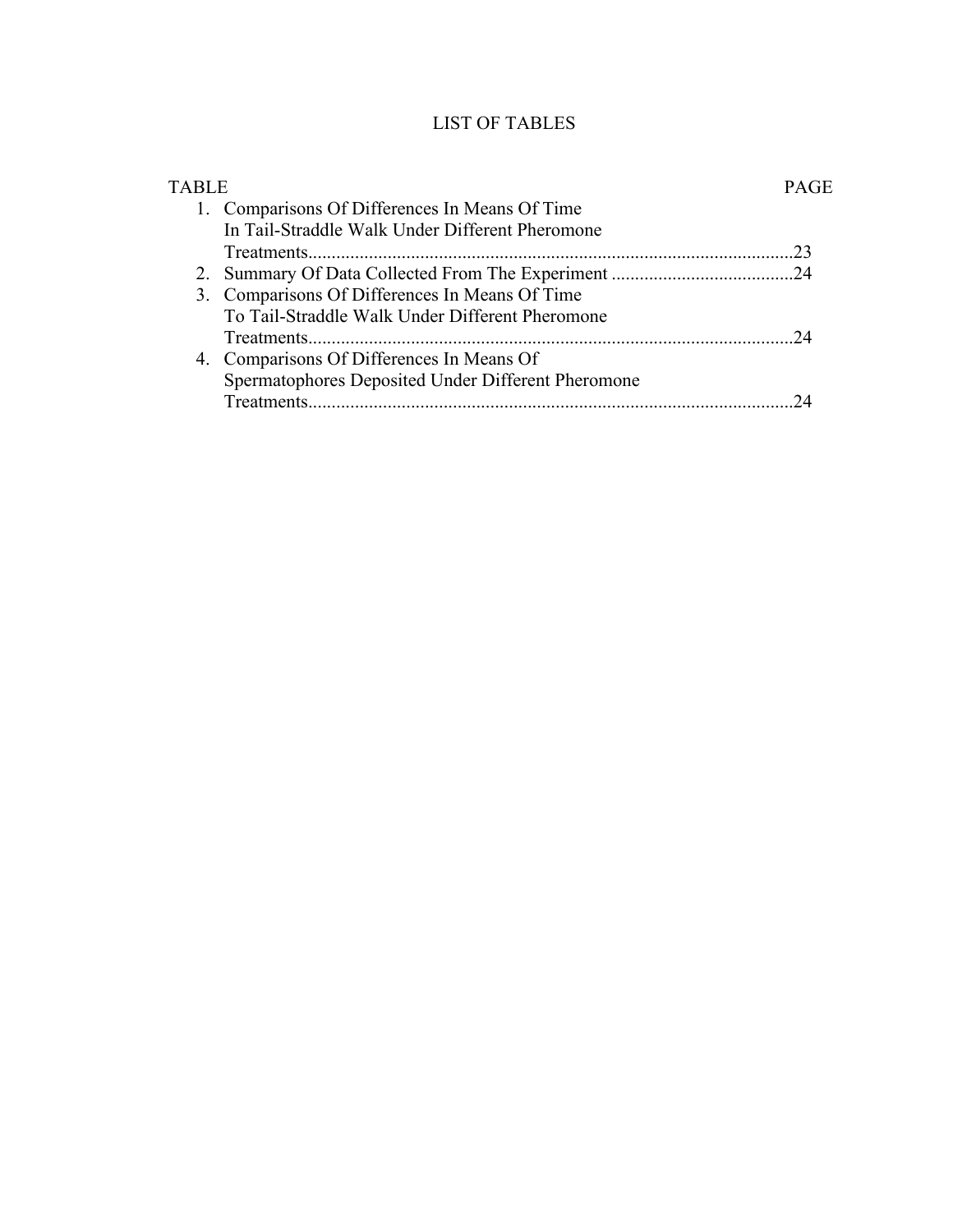## LIST OF FIGURES

| <b>FIGURE</b> |                                                     | PAGE |
|---------------|-----------------------------------------------------|------|
|               | 1. Cladogram Illustrating The Evolution Of The Main |      |
|               |                                                     |      |
|               | 2. Means Of Time Spent In Tail-Straddle Walk For    |      |
|               |                                                     |      |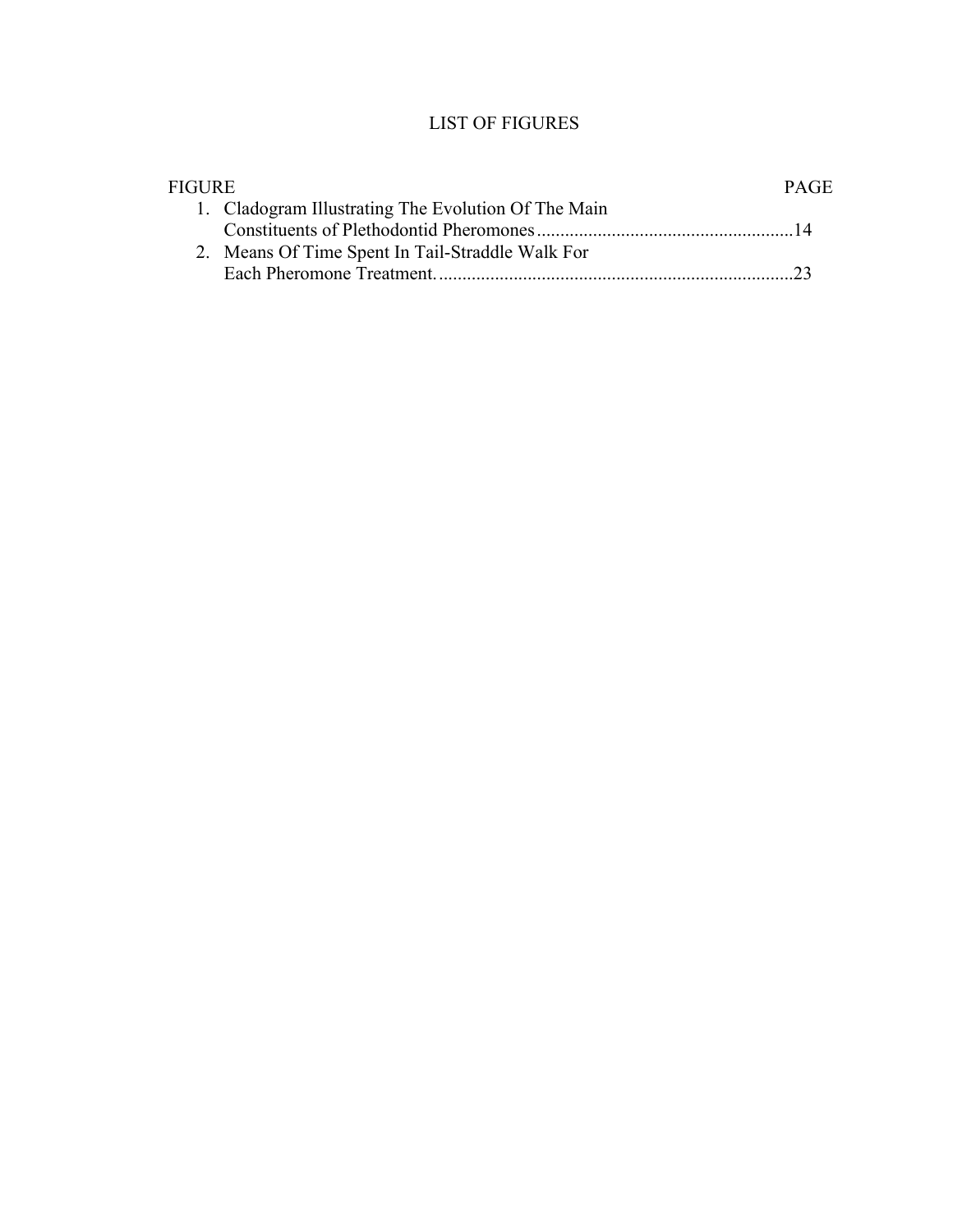#### ABSTRACT

### HOW CONSERVATIVE ARE SEXUAL PHEROMONES?: A CROSS-GENERA STUDY OF PLETHODONTID SALAMANDERS

Christopher Brannon Love, M.S.

Western Carolina University (April 2013)

Director: Dr. Joseph Pechmann

Pheromones play a pivotal role in salamander reproductive behavior. Males deliver internally made pheromones from their mental gland to females during courtship interactions in the family Plethodontidae. These courtship pheromones typically increase female receptivity to mating by lowering courtship time. Differences in pheromone structure are thought to contribute to mating isolation among species. This experiment tested whether *Plethodon shermani* pheromones stimulated mating in a plethodontid salamander of a different genus. Mating trials were conducted with gravid female and deglanded male pairs of *Desmognathus ocoee*, while delivering *D. ocoee* pheromone, *P. shermani* pheromone, or saline control. Results showed that pairs receiving *P. shermani* pheromone spent twice as much time in tail-straddle walk when compared to the saline control, and 1.6 as much time in tail-straddle walk compared to native *D. ocoee* pheromone. These results indicate that pheromones are possibly specific to a given species and are not used as general mating stimulus, thereby possibly acting as a reproductive isolating mechanism among plethodontid salamanders.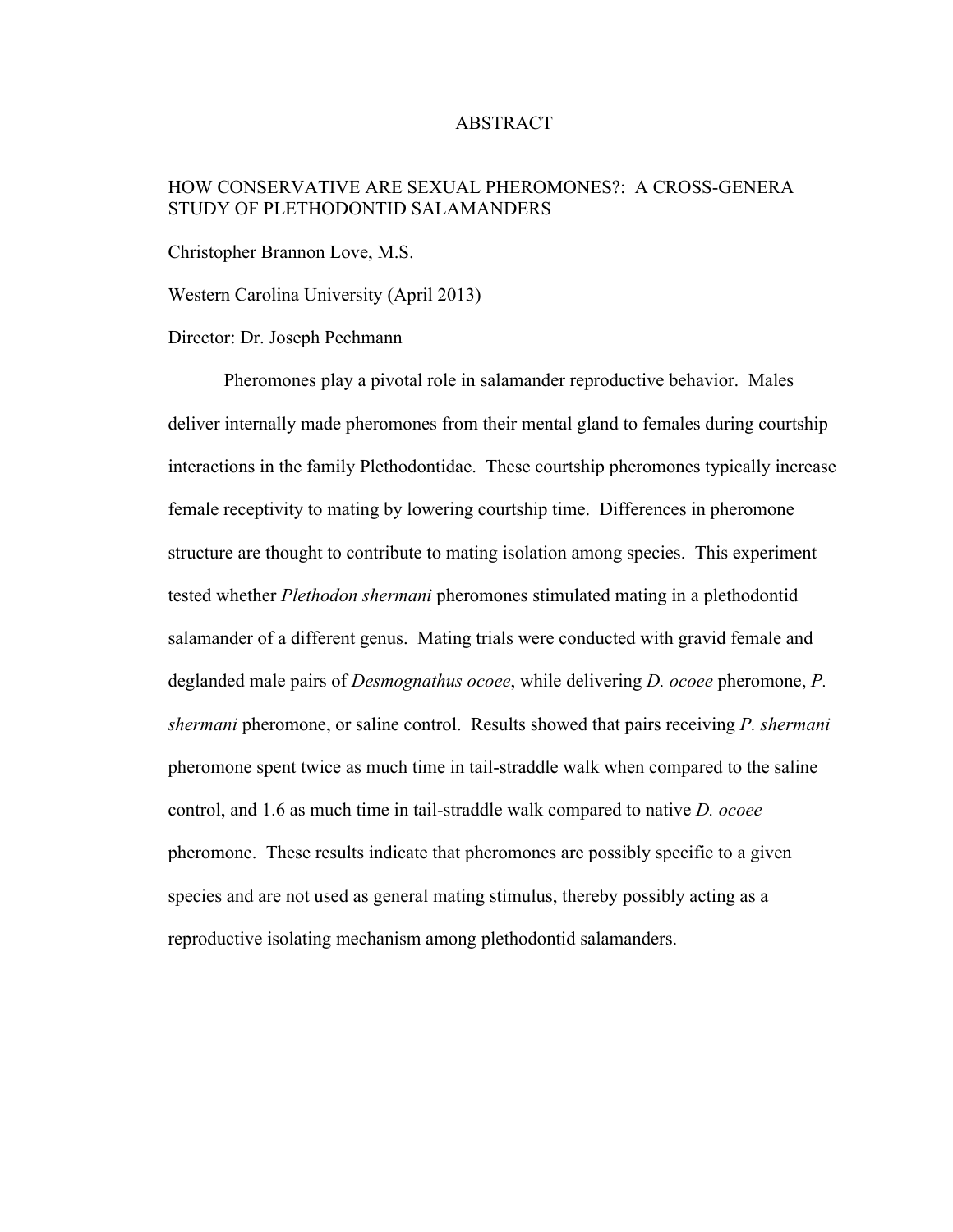#### INTRODUCTION

The ability to signal as well as perceive and interpret incoming signals is what allows organisms to communicate. Signals can be visual, auditory, olfactory, vibratory, or tactile in nature and can function in recognition, reproduction, alarm, finding food, and social actions (Drickamer et al. 2002). Many studies have illustrated the significance of chemical signals in both the sexual and social behavior of animals, and these chemical signals are loosely called pheromones (Wyatt 2003). For instance, in the honeybee *Apis mellifera*, worker bees can use a pheromone they produce to recruit other worker bees to help in taking care of certain larvae that they want to develop into potential queens of the colony (Al-Kahtani & Bienefeld 2012). Another social study of pheromones found that *Lasius niger* worker ants mark foraging pathways to food sources. The pheromones laid down by worker ants helped guide other worker ants to the food source. The laid down pheromones also facilitated the formation of that particular route to the food into the memory of the other worker ants, even though it was discovered by the previous worker ant (Czackes et al. 2012).

Reproductive pheromones allow animals to identify species and sex in another individual, coordinate male and female interactions during mating, and function in sexual persuasion of individual males and females (Houck et al. 2007, Rollmann et al. 2003). In *Drosophila melanogaster*, pheromones emitted by the male stimulate receptors in olfactory neuron regions of males and females. Researchers mutated this receptor in males and found that these mutated males tried to court other males, while mutated females were less receptive to courting males (Kurtovic et al. 2007). In this case, the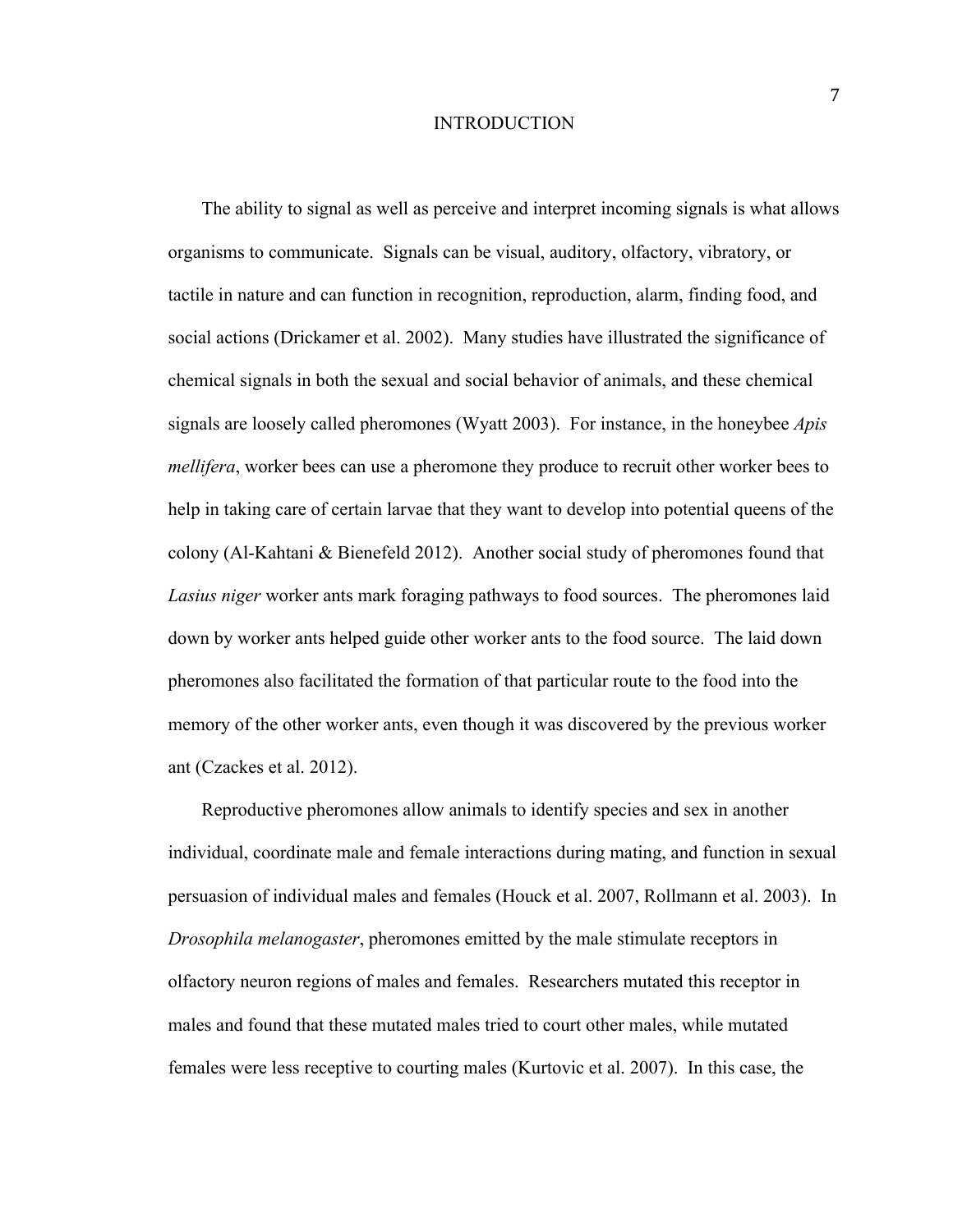receptor in question plays an important role in coordinating male and female interactions. Pheromones that coordinate male and female interactions also exist in aquatic species. After ovulation in *Carassius auratus*, the female goldfish releases a pheromone from her ovary, which draws the male and elicits a persistent courtship that accompanies spawning. Males that have nares blocked or permanently severed nares, where their receptors for this ovarian pheromone reside, show less courtship behavior (Partridge et al. 1976). In this instance, not only are the pheromones being used in coordinating actions between male and female, but also are used to persuade males to potentially mate females.

My research focuses solely on pheromones in salamanders. In plethodontid salamanders, the males will deliver pheromones produced by his mental gland, which enlarges during the mating period, to a female during an active courtship (Houck et al. 1985). Sexual pheromones in salamanders can increase the likelihood that a given male will persuade a female to mate (Houck et al. 2007). Therefore, pheromones help coordinate male and female interactions after a courtship has already been initiated and are involved in female persuasion.

#### Species Of Interest

The focal species for this experiment was *Desmognathus ocoee*. *Desmognathus ocoee* is found in parts of the Southern Appalachian Mountains of Tennessee, North Carolina, South Carolina, and Georgia (Lannoo 2005). It is usually found in close proximity to flowing bodies of water but can range far into the uplands. *D. ocoee* also has a free-swimming larval stage, which means that females will make their way to water to oviposit their eggs, and the hatchlings will develop in the water where they were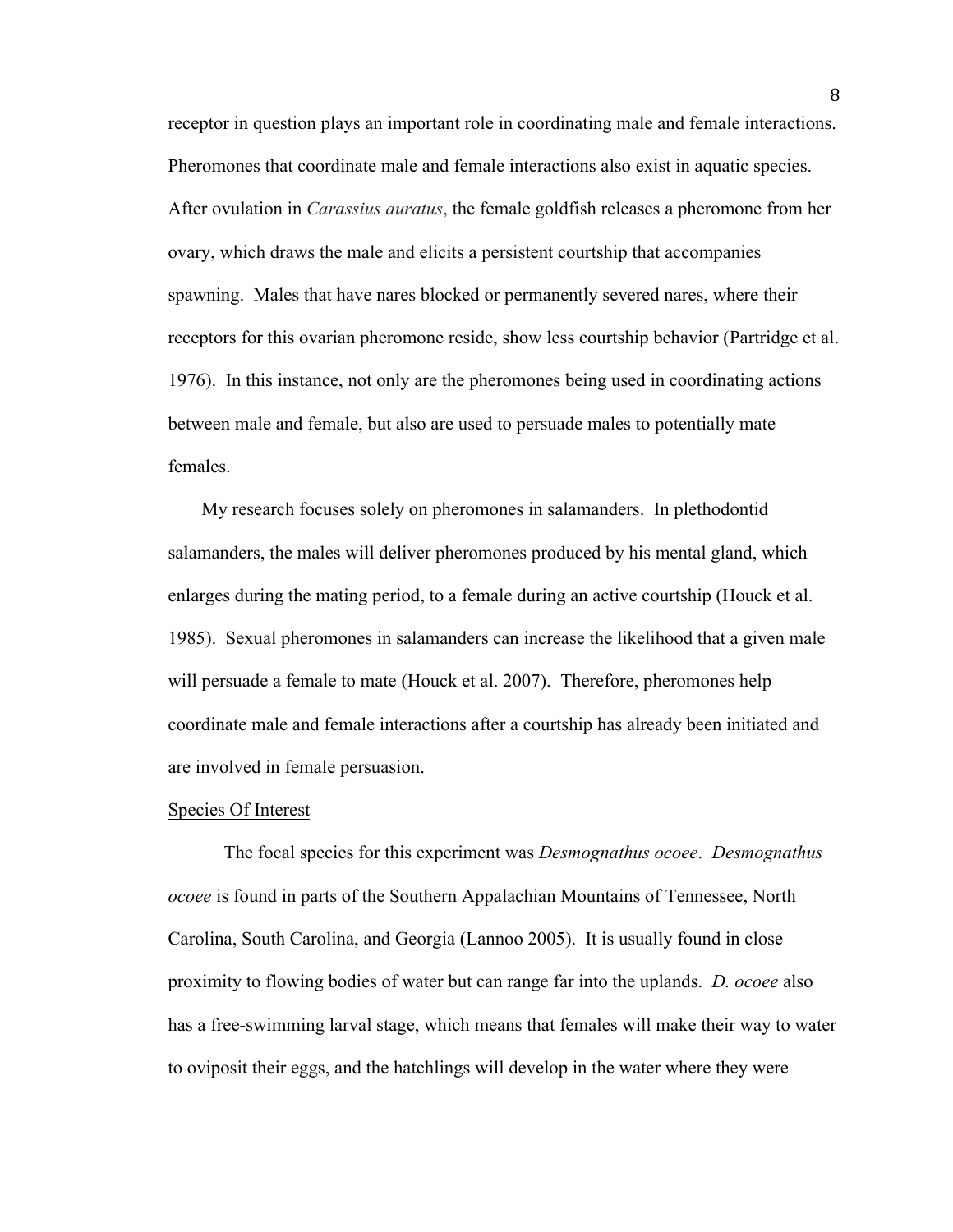deposited. A variety of colors and patterns of *D. ocoee* can be found. Its adult size ranges from 70-111mm (Beane et al. 2010).

I examined the response of *D. ocoee* females to courtship pheromones extracted from males of *Plethodon shermani. Plethodon shermani*, also known as the red-legged salamander, has a black body color with a grey belly. They are known as the red-legged salamander because the species has both front and hind legs colored red to varying degrees throughout most of its range (Lannoo 2005). *Plethodon shermani* has direct development in its terrestrial habitat, which means a female will oviposit her eggs on land and the larvae will develop exclusively on land. Its adult size ranges from 90-184mm (Beane et al. 2010). They are found in the Nantahala and Unicoi Mountains at high elevations between 850-1500m (Niemiller  $&$  Reynolds 2011). These two species live in the same space among the Southern Appalachian Mountains, since their habitat ranges can overlap, therefore it is likely that they do encounter each other.

#### Mating Ritual

The mating ritual of *Desmognathus ocoee* occurs in 3 distinct phases: orientation, persuasion, and sperm transfer (Herring & Verrell 1996). During orientation, the male approaches or follows the female, and continues to do so until the female slows or ceases her locomotor activity. The male may also display visual stimuli for the female to observe. An example is the butterfly movement, where the male moves his forelimbs backwards, raises them from the substratum, and then will sweep them in a circular movement, forward, and then downward and back again (Herring & Verrell 1996).

The persuasion phase happens when the female ceases to move away when approached or followed by the male (Verrell 1997). The male then engages in head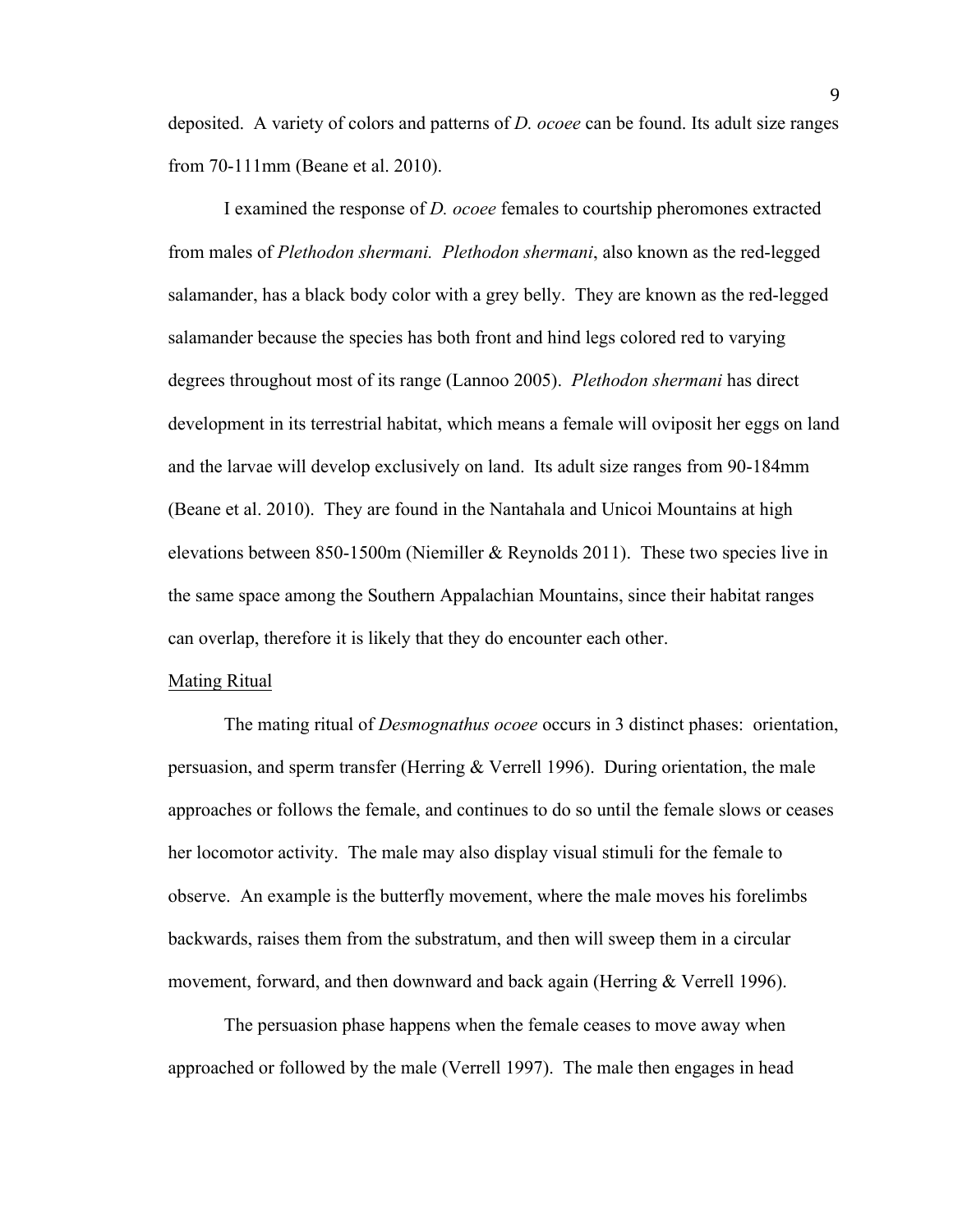rubbing, tail undulation, pulling, and snapping, all of which are tactile stimuli for the female. Head rubbing is where the male rubs his head on the head of the female. Pulling is defined as when the male presses his chin against the dorsum of the female by bending his head downwards, drawing his head backwards in one or a few short strokes, while keeping his chin in contact with the female (Verrell 1997). The premaxillary teeth of the male will scrape along the dorsum of the female, resulting in delivery of his pheromone, from the scratching action (Houck et al. 1985). The male sometimes has the possibility of being able to slide his body, particularly the dorsum of his undulating tail, under the chin of the female. He then can curve his body around the female in the shape of a C. The male will then draw his head backward in a sudden and forceful movement and snap away from the female, possibly launching him several centimeters away from the female. This action is known as snapping (Verrell 1997). A male will also exhibit tail undulation in the persuasion phase of courtship. The male will move his entire tail laterally in tail undulation, during which the female will sometimes rest her head upon his tail. If tail undulation was successful, the last state of sperm transfer would commence, called tailstraddling walk (Vinnedge & Verrell 1997).

Tail-straddle walk is where the male slides his undulating tale under the chin of the female and her forelimbs straddle his tail. He begins to walk forward and the female follows, walking with the male. The male deposits his spermatophore on the substrate and continues walking forward, with the female eventually moving her cloaca over the spermatophore, such that it enters her cloaca (Herring & Verrell 1996).

Movements of the male can be visually stimulating during *D. ocoee* courtship, which is where the butterfly movement comes into effect (Verrell 1997). The goal of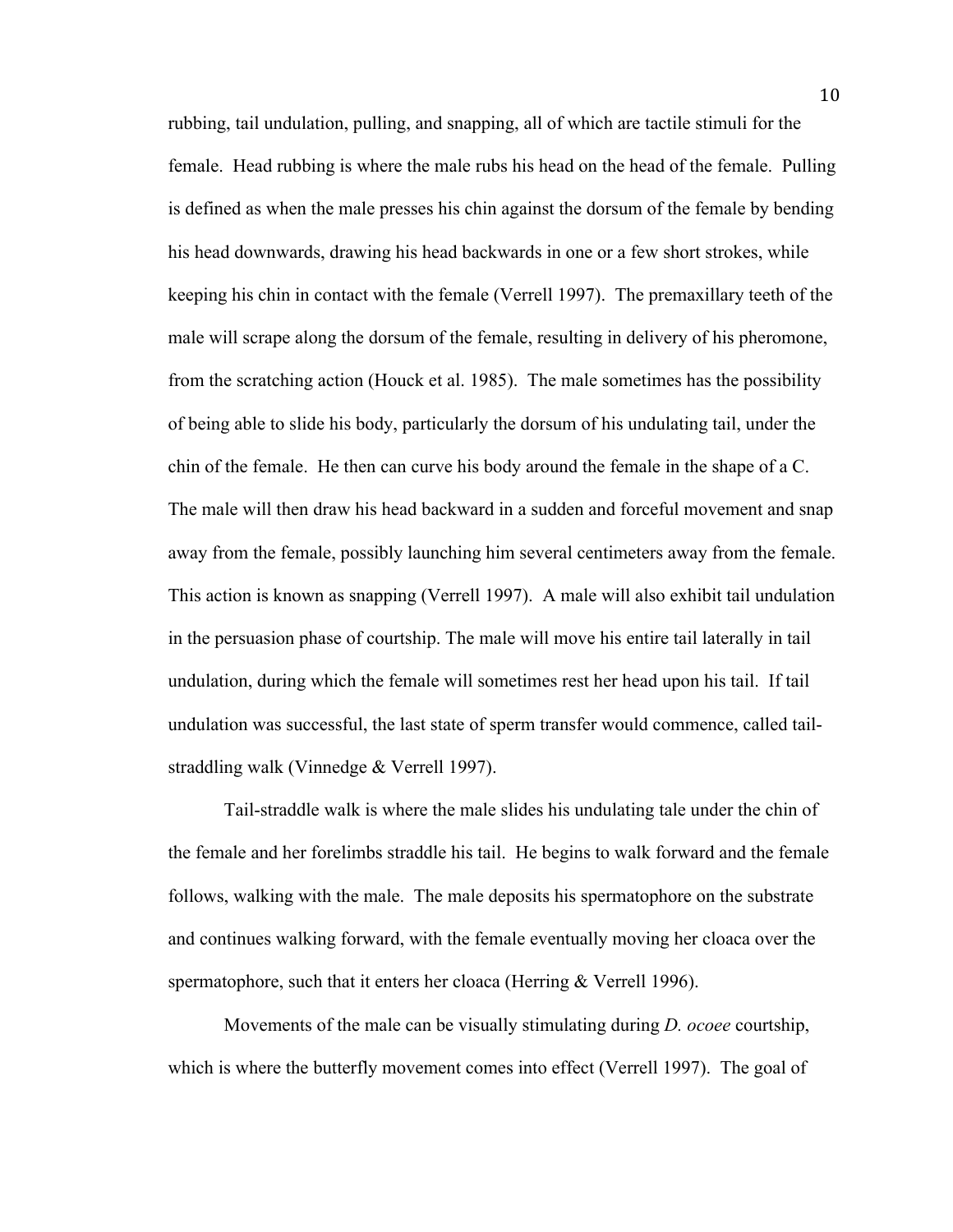these visual movements would be for the female to notice the individual male. Movements involved in the persuasion phase, pulling, snapping, and rubbing, can all together be correlated with males having a higher rate of courtship success. However, tail undulation was the only single act that the male commits that has been significantly correlated to mating success (Vinnedge  $&$  Verrell 1997). Courtship success is when a male manages to get a female to go through all of the stages of the courtship ritual. Mating success is when a male manages to get a female to go through spermatophore reception. Courtship success may not necessarily lead to mating success, as the two are distinct events. The female could go through the courtship ritual and then choose not to partake in the actual mating process (Vinnedge  $&$  Verrell 1997). Reasons that a female my chose to flee an active courtship is that something around her may have startled her, the male with whom she is mating startles her, or she is no longer interested in mating the male she is currently with (Verrell 1997).

#### Differences In Pheromone Delivery Among Plethodontidae

Evolutionary shifts in pheromone delivery have occurred over the span of time that plethodontid salamanders have existed. There are two main methods in which a male will deliver his pheromone to a potential mate within plethodontid salamanders (Kiemnec-Tyburczy et al. 2011). The one used by *D. ocoee* is the vaccination/scratching method and is the oldest method of pheromone delivery in the Plethodontida*e* family, originating about 100 million years ago (Kiemnec-Tyburczy et al. 2009). *Desmognathus ocoee* males have premaxillary teeth that are used to abrasively contact the skin of the female, and while the male drags these teeth across the female, he delivers his pheromone. This act is thought to diffuse the pheromone into the capillary system of the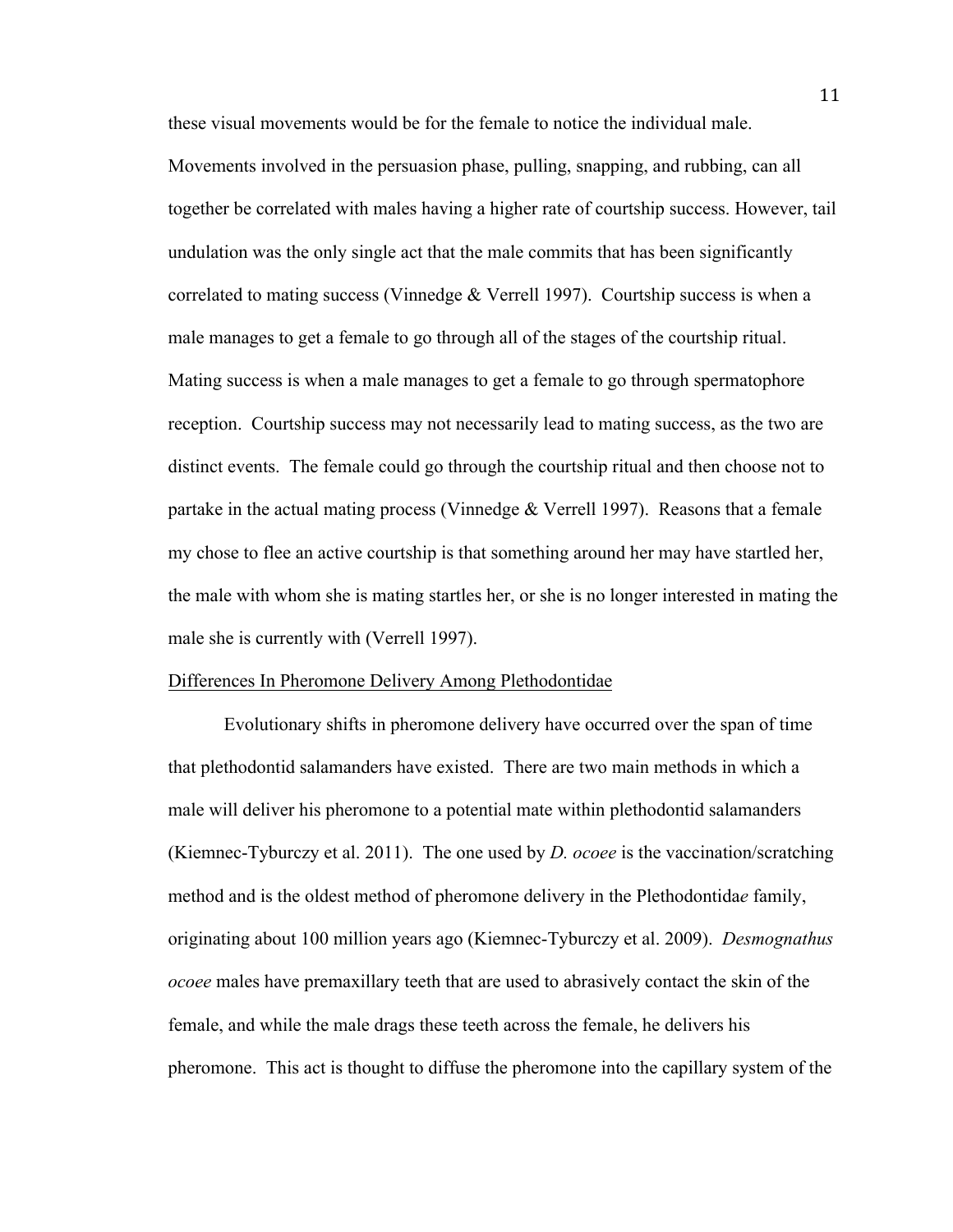female and activate receptors that can be targeted via the bloodstream (Houck et al. 1985). The other method of pheromone delivery is through the olfactory system, as *P. shermani* utilizes. Here the male will slap his chin on the nares of the females directly depositing his pheromones into her vomeronasal organ. Receptors reside here that are stimulated by the delivery of the pheromone (Palmer et al. 2005). Thus, the method of delivery of pheromone is different for the two species used in this experiment. The adaptation of olfactory delivery of pheromones occurred approximately 19 million years ago (Kiemnec-Tyburczy et al. 2009). It has been shown that methods of delivery of pheromones are species-specific, and that trying to use a method of pheromone delivery that is not natural to a species does not elicit a significant response (Kiemnec-Tyburczy et al. 2011).

#### Composition Differences Of Pheromones

The compositions of the pheromones for both species used in this study are also different. So far, there have been two distinctive roles that constituents of plethodontid pheromone solutions take. There are individual constituents that make up the reproductive pheromone part of the pheromone solution, and there are other individual constituents that so far, have not been shown to play a role in salamander reproduction (Kiemnec-Tyburczy et al. 2009). Only the pheromones constituents that make-up the reproductive constituents of the entire pheromone solution will be discussed in this experiment. The two principal constituents of mental gland secretions of *D. ocoee* are proteins from two distinct families (Houck & Reagan 1990). The main protein found in *D. ocoee* pheromones is Sodefrin Precursor-like Factor (SPF), with a small amount of Plethodon Modulating Factor (PMF). *Plethodon shermani* pheromones are mainly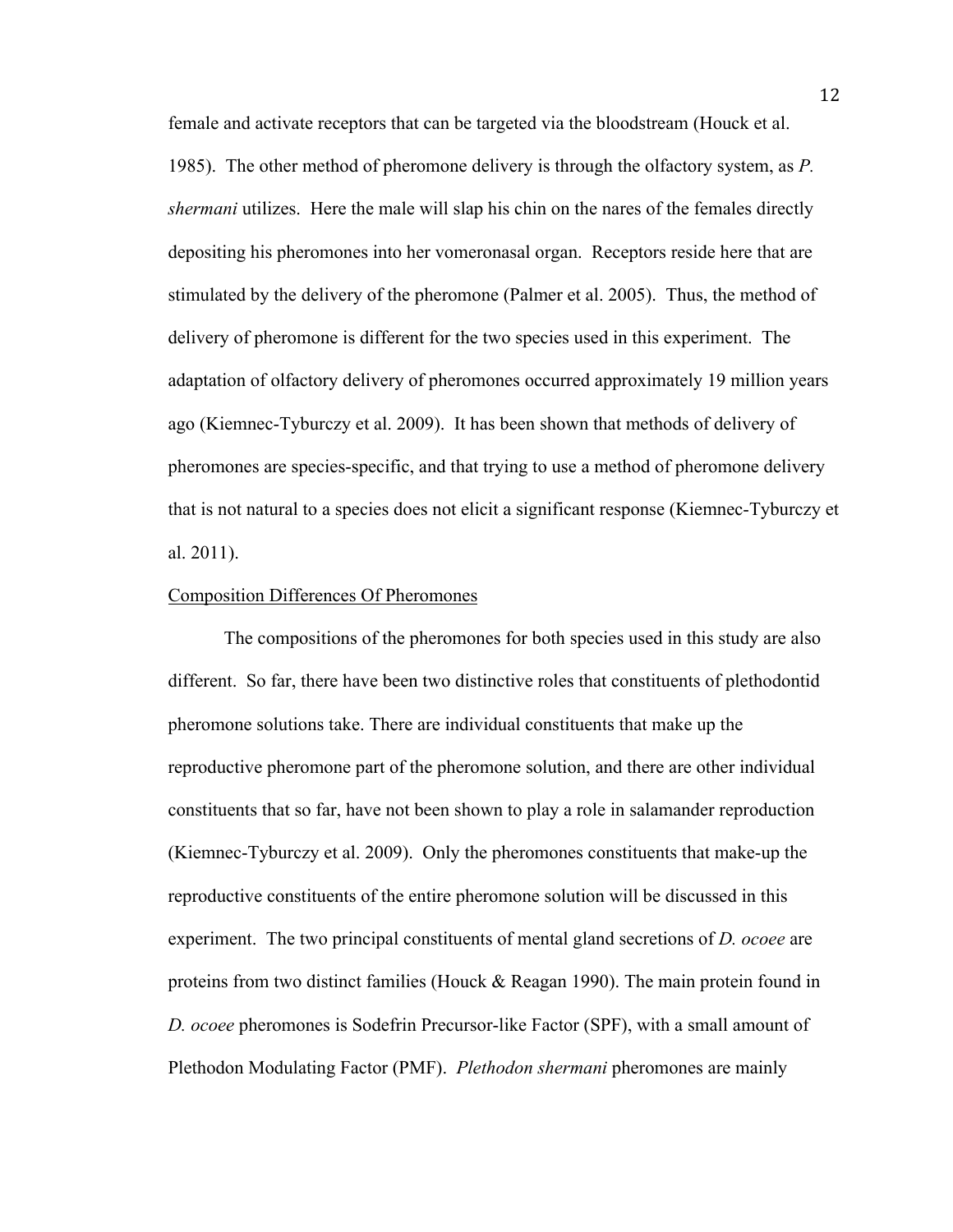composed of PMF, and smaller amounts of Plethodon Receptivity Factor (PRF), and even smaller amounts of SPF. Both SPF and PRF have both been shown to increase female receptivity to mating by a decrease in courtship time. However, PMF has been shown to decrease female receptivity due to courtship time lengthening when it is solely administered to a female (Kiemnec-Tyburczy et al. 2009). With this in mind, PMF is not considered to be an accessory constituent to any other part of the overall pheromone solution, since PMF on its own did cause a change in mating time. It is though that PMF may serve as some type of calming effect on females, acting to keep the female from fleeing from a mating that is already in progress (Houck et al. 2007). This is more applicable to *P. shermani* matings, since their courtships last longer than *D. ocoee* courtship rituals, especially the tail-straddle walk phase (personal communication, Dr. Lynne Houck). High performance liquid chromatography (HPLC) profiles of all of these proteins differ dramatically among populations. Thus, on biochemical grounds, these courtship pheromones are good candidates for being behavioral isolating mechanisms (Houck & Reagan 1990). SPF is noted as the most ancestral component of pheromones in plethodontid salamanders, with SPF's existence dating back to before plethodontids evolved (Fig. 1; Kiemnec-Tyburczy et al. 2009). PMF arose during the evolution of the Plethodontidae family of salamanders, and PRF evolved only within the genus of *Plethodon* (Fig. 1)*.* This is seen with the presence of PRF in *P. shermani* and not in *D. ocoee* (Kiemnec-Tyburczy et al. 2009).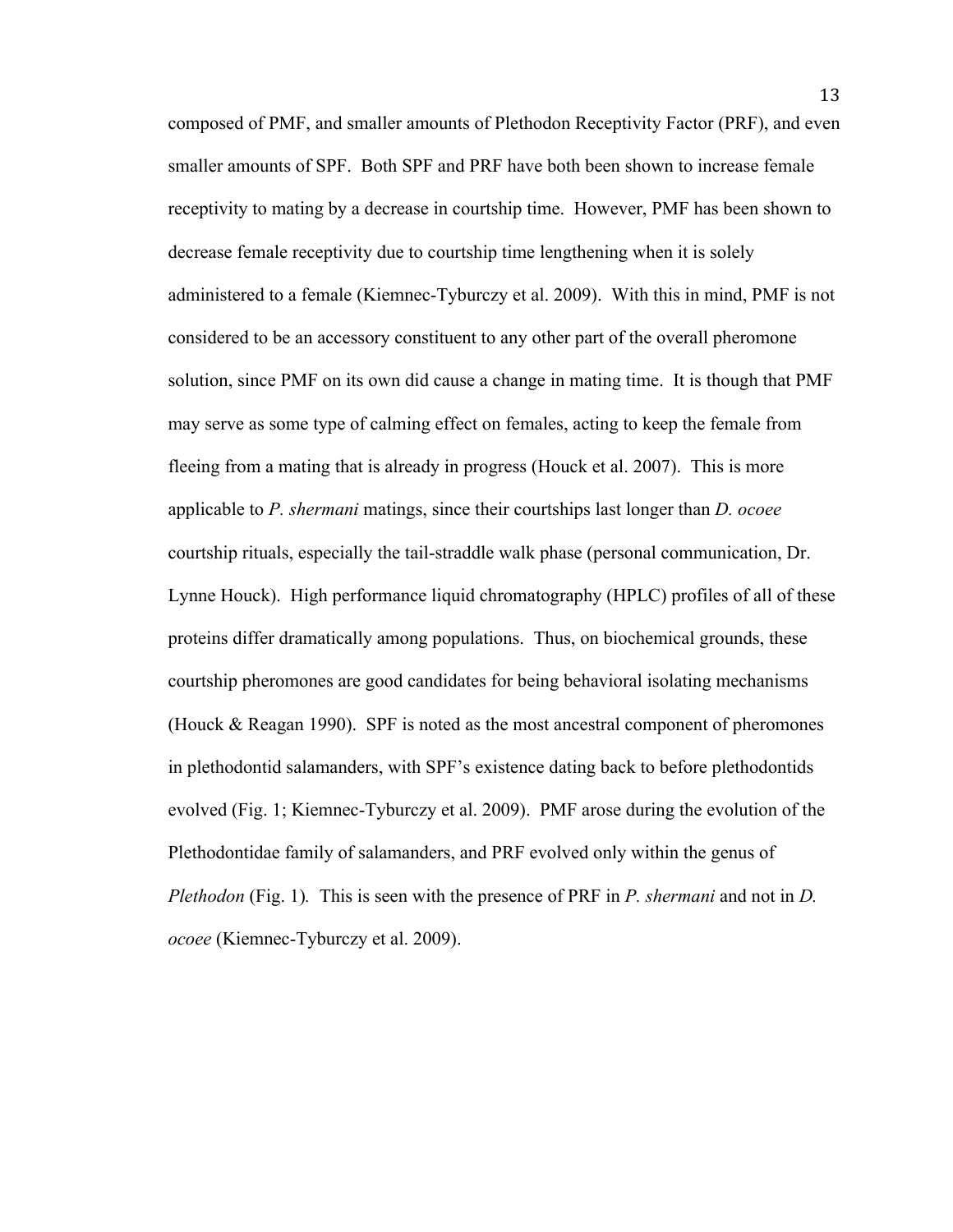

Figure 1. Cladogram Illustrating The Evolution Of The Main Constituents of Plethodontid Pheromones. Taken from Kiemnec-Tyburczy et al. 2009 with permission.

#### Pheromone Importance

Overall, the only role courtship pheromones play in plethodontid salamanders is to reduce time spent in courtship, excluding the one pheromone PMF (Rollmann 1999). This is likely the only purpose of salamander pheromones since these pheromones function only after a potential mate has been located and identified and the preliminary courtship has been initiated (Houck et al 2007). Courtship pheromones reduce courtship time in within-population matings as demonstrated in experiments with *D. ocoee* where deglanded males were used. Houck & Reagan (1990) & Houck et al. (1985) used secretions from the male mental gland to investigate the effects of the male pheromone on female receptivity. Females treated with whole pheromone extract showed a significant reduction in courtship duration, as compared to females given a saline control solution. The average time to tail-straddling walk was 26% faster and the average time to spermatophore deposition was 28% faster for females treated with pheromone extract (Houck & Reagan 1990).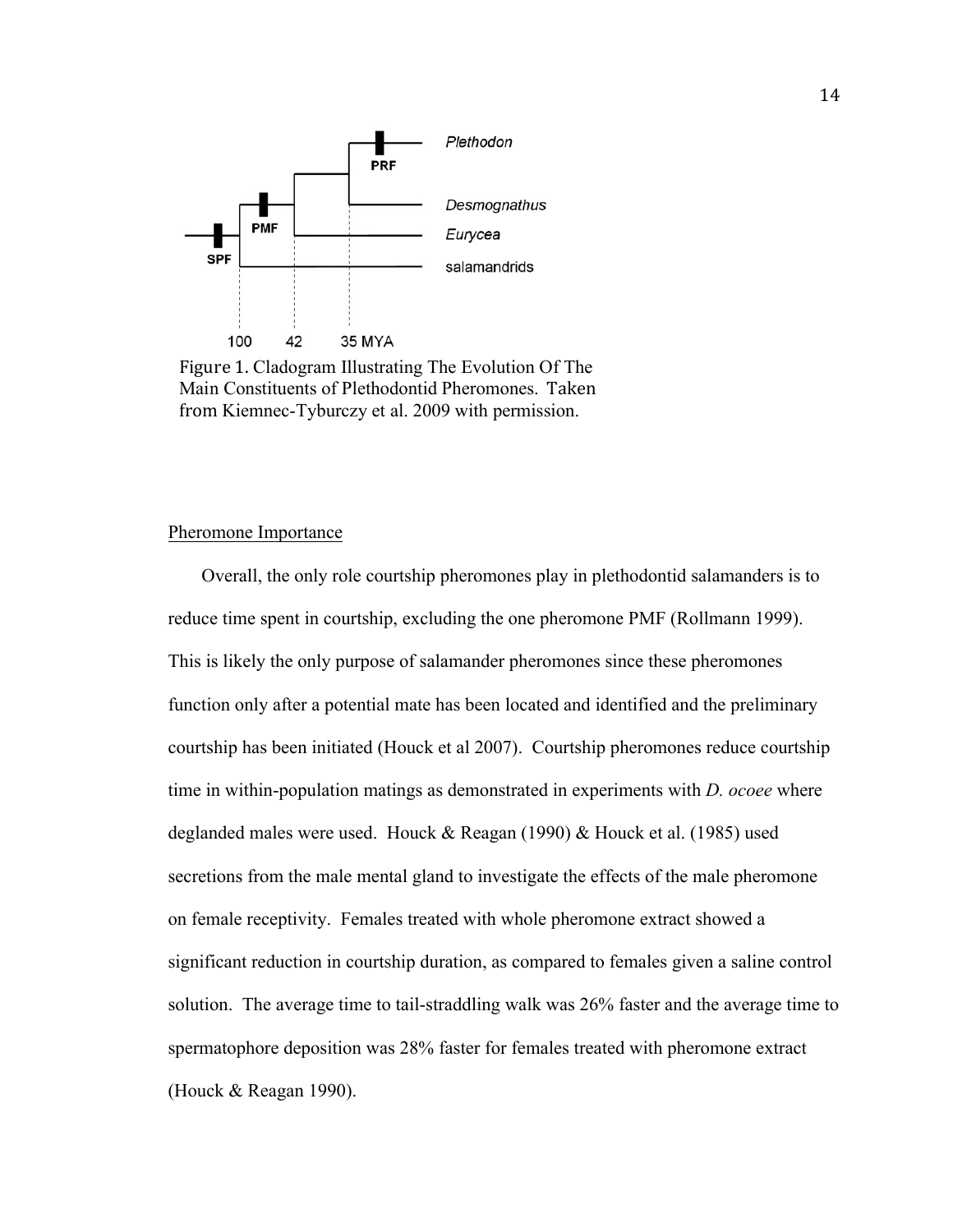Experiments have shown that pheromone stimulation of olfactory organs in females of Plethodons can augment sexual motivation significantly (Vaccaro et al. 2010). Additionally, plethodontid male courtship pheromones have been shown to suppress females' tendency to feed, and suppress fleeing from an ongoing courtship/mating session during the mating season (Vaccaro 2009). Since delivery of male pheromone can cause females to suppress their foraging habits, but yet still give females the ability to be to be selective with potential mates, this suggests that reproduction might be a greater motivation than ingestion during the mating season.

Plethodontid salamanders have been provided opportunities for matings where conspecific matings were staged but females were given either conspecific or heterospecific pheromones using deglanded males (Rollmann et al. 2003). The importance of this study is that the differing pheromones were congeneric, meaning that the two pheromones being used in the study belonged to the same genus of salamanders, but differed at the species level. No significant difference in courtship time was found between the groups in the mating trials (Rollmann et al. 2003). From this, it does not seem there is necessarily a significant difference in pheromones and their role in courtship from species within the same genus.

There are several conclusions that can be drawn about the evolutionary dynamics of the pheromone signaling system in plethodontid salamanders. There is stabilizing selection occurring on the behavioral and morphological aspects of signal delivery since both vaccination/scratching and olfactory delivery have been around for at least 19 million years (Watts et al. 2004, Kiemnec-Tyburczy et al. 2009). Moreover, there is heterogeneity of the pheromone signal itself present within populations, meaning that in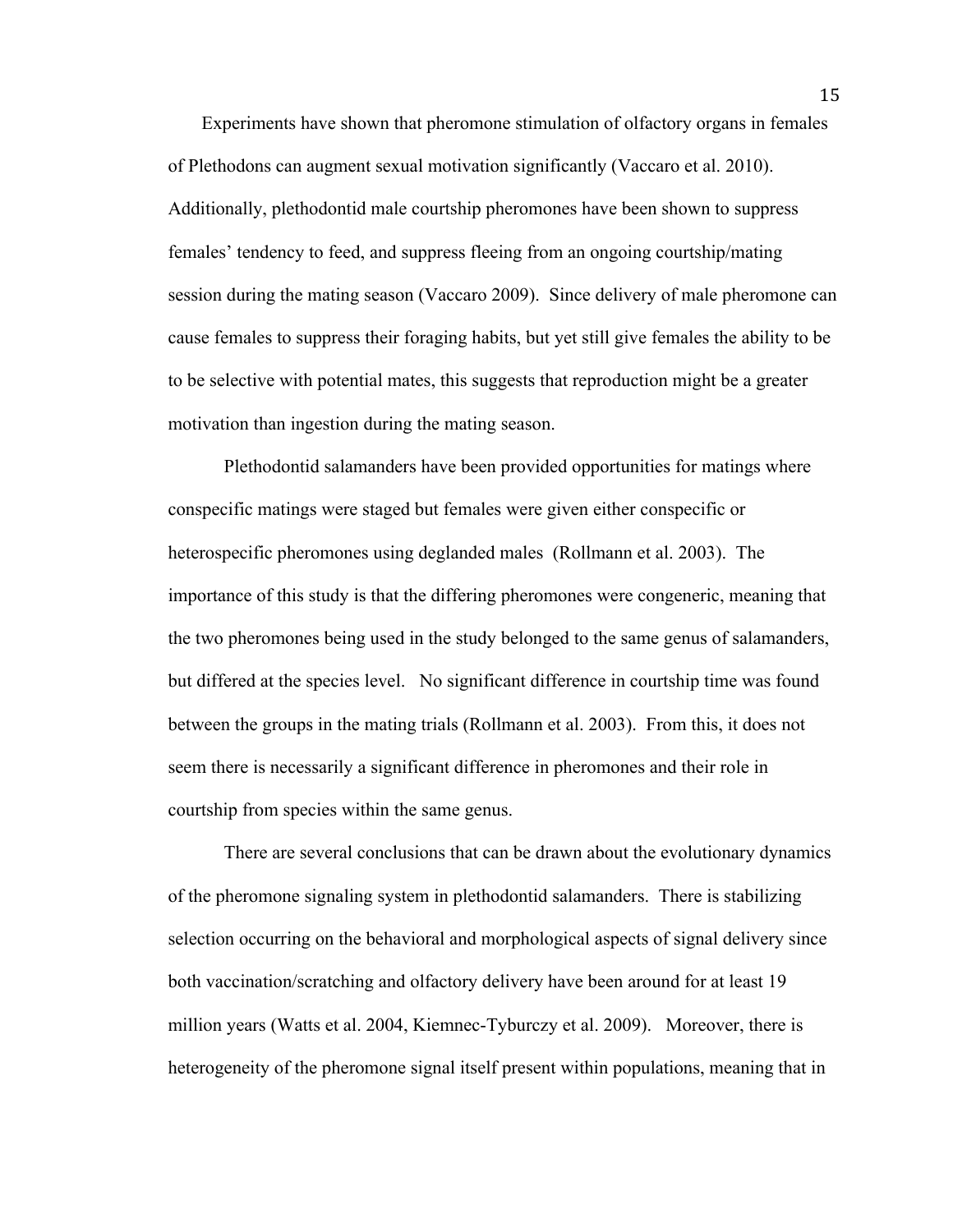general, the sequencing of amino acids for these pheromones is changing among male salamanders (Watts et al. 2004, Houck & Regan 1990). Specific pheromone protein sequences can differ among individual males, therefore, the actual pheromone that is constructed by the individual male can differ. Lastly, there must be positive selection occurring on the pheromone signal itself (Watts et al. 2004). Females are selecting for males using these pheromones during courtship, and their continued use allows for females to be selective with potentially courting males. Therefore, female receptors for pheromones and male production of pheromones are thought to be in a "molecular tango" where both coevolve within a confined molecular space (Palmer et al. 2005). This confined molecular space is the space between the molecular male produced pheromones and the specific molecular receptors targeted by these pheromones that reside within the female.

#### Objective/Significance

This experiment addressed the importance of pheromones as an isolating mechanism for mating between salamander genera. Are courtship pheromones a mere general stimulus for mating in plethodontid salamanders, or do they act specifically on particular species or genera? The experiment tested whether delivering a male *P. shermani* pheromone solution to a family-related female salamander, *D. ocoee*, will cause a significant change in courtship mating time. It was a logical extension of the study that found that no significant difference in courtship time existed when experimentally delivering pheromones from different species of salamanders within the genus *Plethodon*  (Rollmann et al. 2003).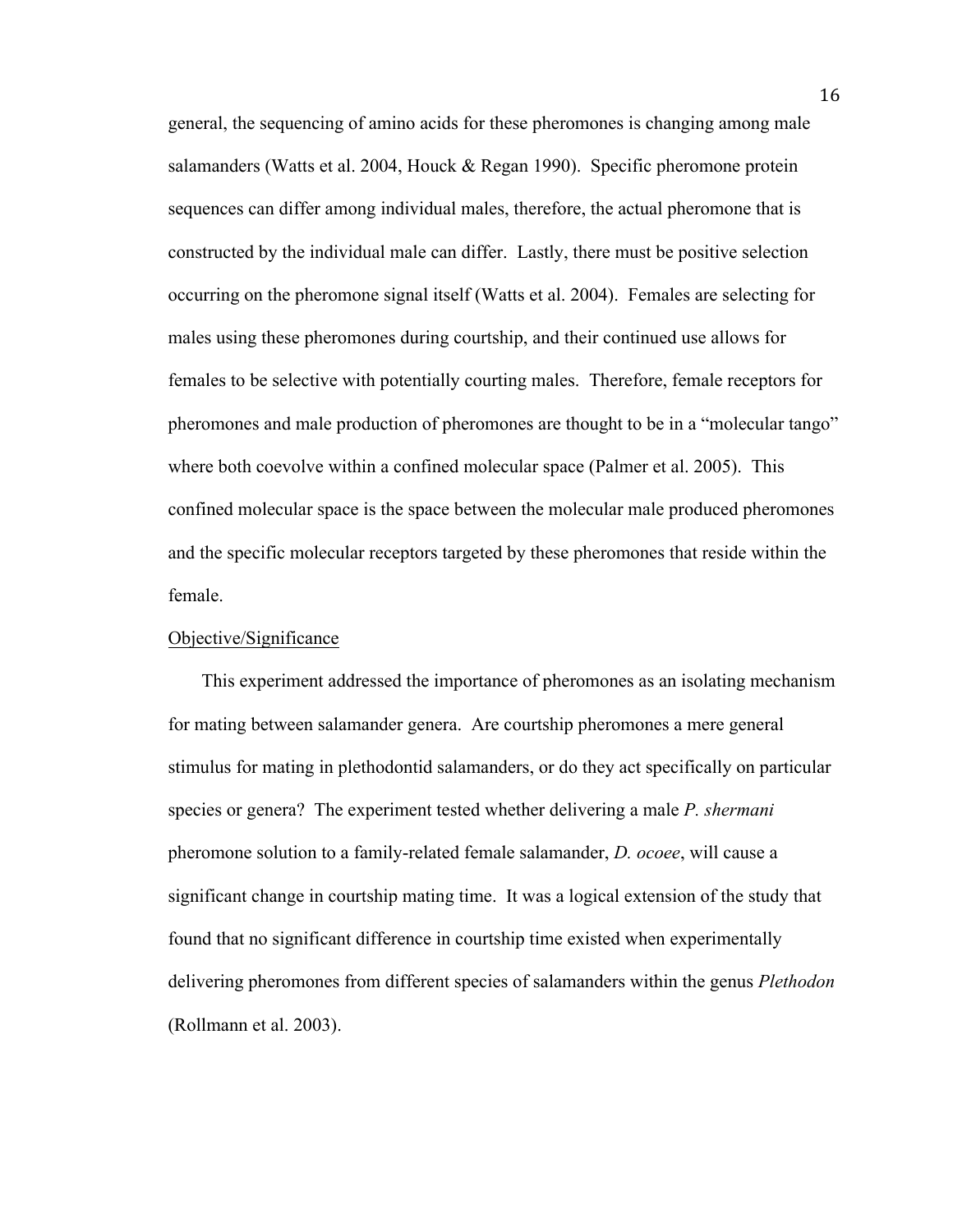The importance and benefits of this study relate to the high diversity of salamander species in the Southern Appalachians. The specificity of pheromones is believed to affect speciation mechanisms and therefore the mechanisms generating and maintaining plethodontid diversity (Palmer et al. 2005, Watts et al. 2004, Rollmann 2003). By understanding the diverse levels on which these pheromones work, we can understand how these species are evolving and changing in this unique geographic region.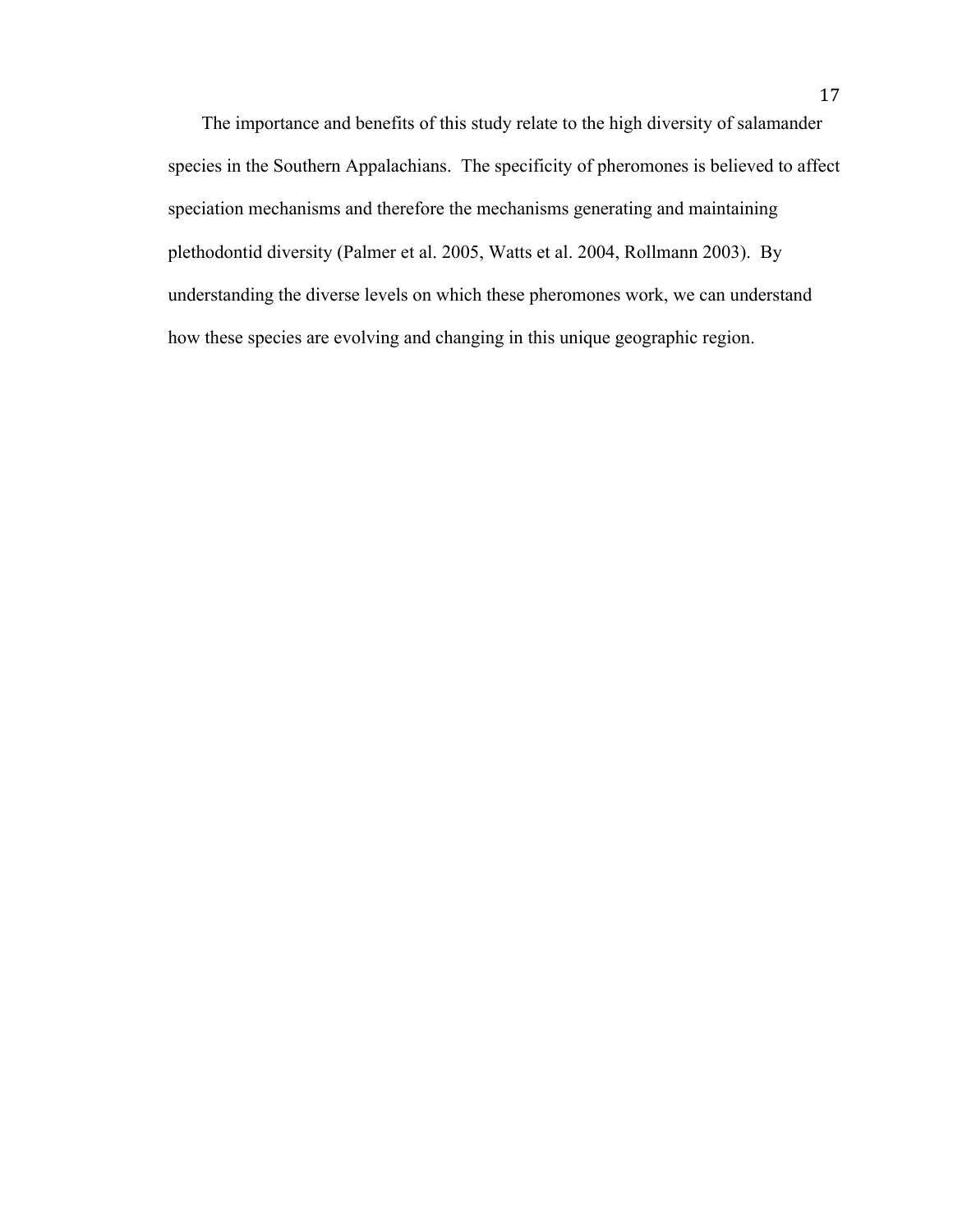#### **METHODS**

#### Collection

My assistants and I collected 111 male and 63 gravid female *D. ocoee* salamanders from Deep Gap, Macon County, NC on August 1, 2, and 5, 2012. The 63 gravid females and 63 randomly selected males were used for the experiment. An estimate of the *D. ocoee* population density at Deep Gap is 6.27 per square meter (Pursel 2012).

#### Animal Maintenance

Collected *D. ocoee* were housed in the basement of the Nature Center at Highlands Biological Station, equipped with an air conditioner and two humidifiers to maintain a constant temperature of 68°F and 55% humidity. Animals were individually housed in clear plastic shoeboxes (17 x 12 x 6 cm) containing crumpled moist paper towels as refugia. The animals were housed under red light to simulate their natural environment, as this color of light is the least disturbing to them. White lighting was only turned on during normal maintenance time. After 24 hours of acclimation in the initial shoebox, the salamanders were fed two wax worms. Salamanders were not fed again until right before they were released back into their habitats. However, once the experiment started, the salamanders were no longer fed. This is more important for the female salamander. Not feeding the female during the mating trials ensures that females will remain in a reproductive mood. When a female is satiated from feeding, she is not receptive to courtship mating. Since courtship trials lasted only nine days, this period of not being fed did not cause any harm to the animals being used in the experiment. All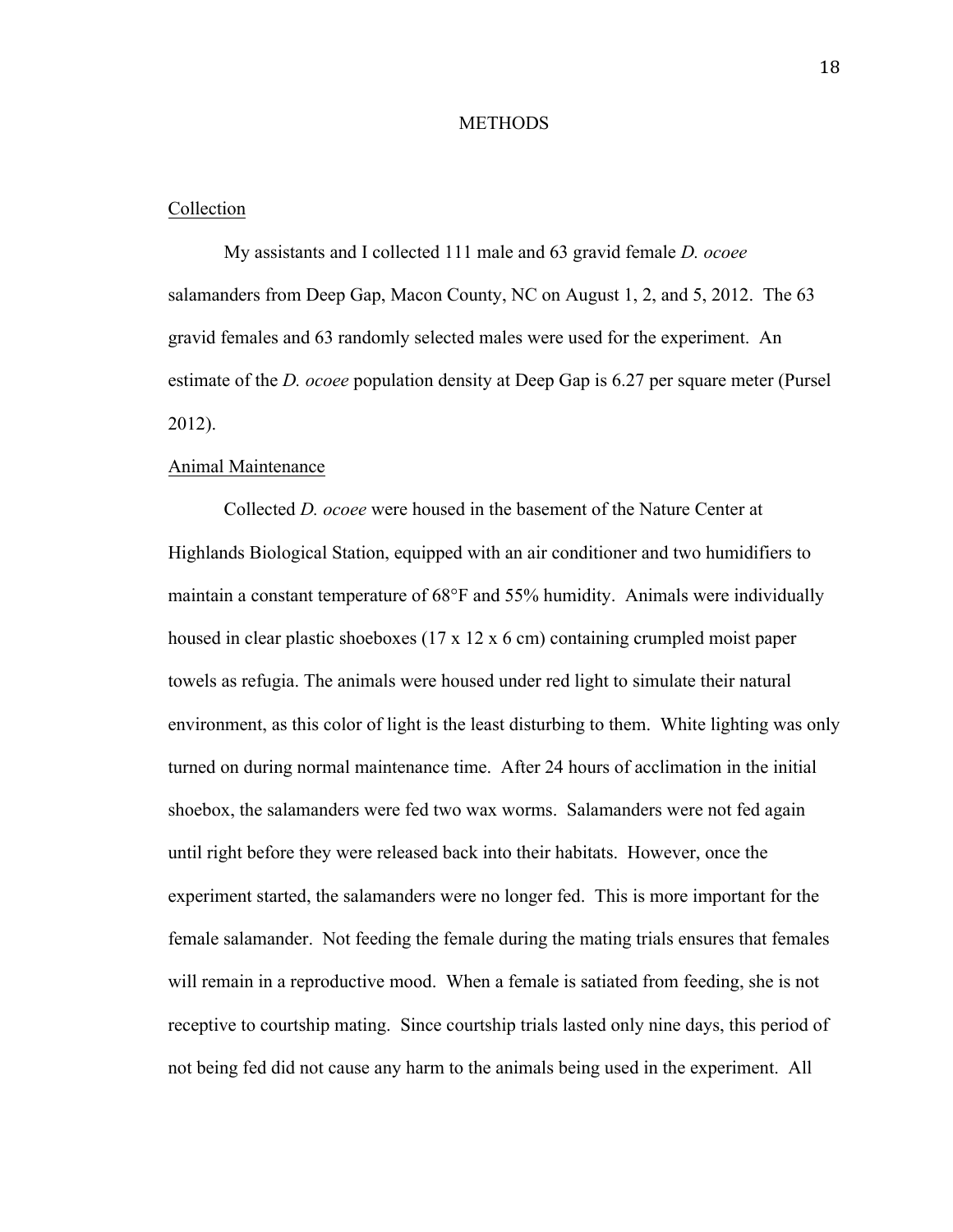males and females were fed after the experiment ended before they were released back into their native habitat.

#### Mental Gland Removal

Male salamanders were anesthetized by submersion in 4% ether solution for 10 minutes. After this period, animals no longer displayed any responses to physical contact and began to recover from anesthesia within an hour. Following anesthesia, male salamanders had their mental glands removed. Using a dissecting microscope, a small incision was made adjacent to the mental gland. Forceps were used to pull the mental gland from the chin, and the underlying connective tissue was severed using iridectomy scissors; consequently, the gland was removed without invading underlying tissue. Male salamanders were returned to a new, sterilized box, with their chins placed on a small cotton pad dabbed with penicillin gel in order to restrict the likelihood of infection. Male salamanders were allowed at least one full week to recover before being used in mating trials. Dr. Lynne Houck, from Oregon State University, completed all the surgery on the males. The pheromones used in my study did not come from these recently collected and deglanded males. Whole pheromone extracts were already created and provided, for both *D. ocoee* as well as *P. shermani*, by Dr. Richard Feldhoff from the University of Louisville from previous mental gland excisions/extractions.

#### Mating Trials

Once the males had fully recuperated, I began mating trials. Each of the males and females were given a randomly designated mating trial pair number. This randomization of male to female ensured no bias in mate pairings. Treatment outcomes were analyzed within each pair, since the same male and female would only mate with

19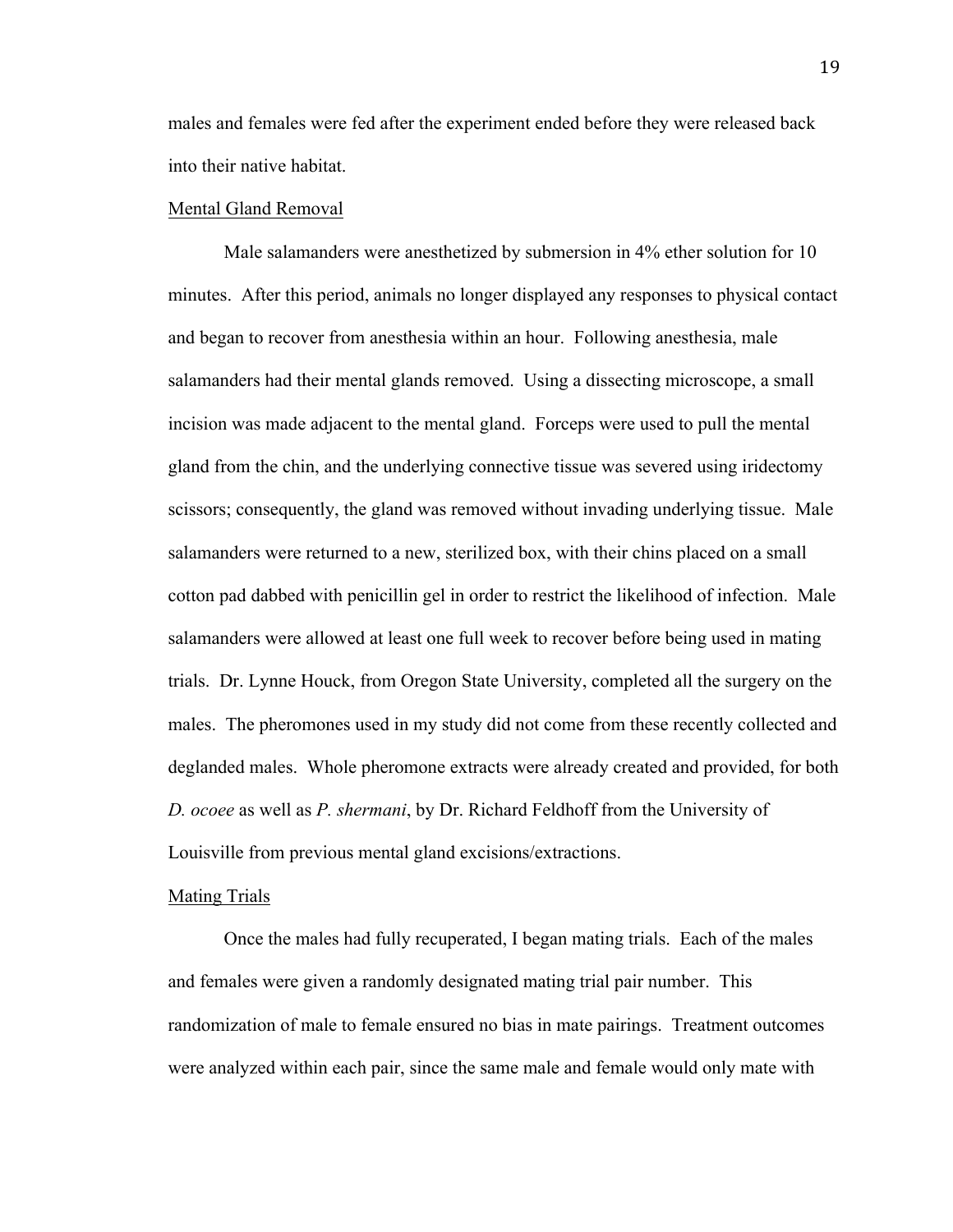each other. The 60 mating pairs were split into groups of 30 pairs, making 2 groups of 30 mating pairs. This was done so that only one set of 30 mating pairs would be observed each mating trial night. There were 3 observers for mating trial nights: Robbie Blenk, Christy Baggett (both undergraduates from Oregon State University), and myself. Each of the three observers observed 10 pairs each night. Each observer was given a predetermined set of mating pairs they observed each mating trial night, that did not change from night to night. The assigned observer scored only their assigned mating pairs. This set observer-mating pair relationship would reduce any effects of observer bias.

On a given mating trial night, each observer was responsible for administering an A, B, or C solution to a predetermined list of female *D. ocoee*. The A, B, and C stood for each of the 3 different treatments, *D. ocoee* pheromone solution, *P. shermani* pheromone solution, or saline control. This randomization of which person gave which solution ensured that no one treatment condition would be different than another due to the actions of the person applying the pheromone solution. The A, B, and C designations of the different treatments also allowed for a blind study to be conducted, disallowing observer bias during the mating trials as well as during data analysis. The order in which each pair received one of three possible treatments was randomized over three mating trial nights; each mating pair received all of the possible treatments of the experiment. Also randomized was the person who administered each of the three possible treatments each night. At the end of my experiment and data analysis, I was given the key to my blind treatment conditions. Treatment A was saline, treatment B was *P. shermani* pheromone, and C was *D. ocoee* pheromone.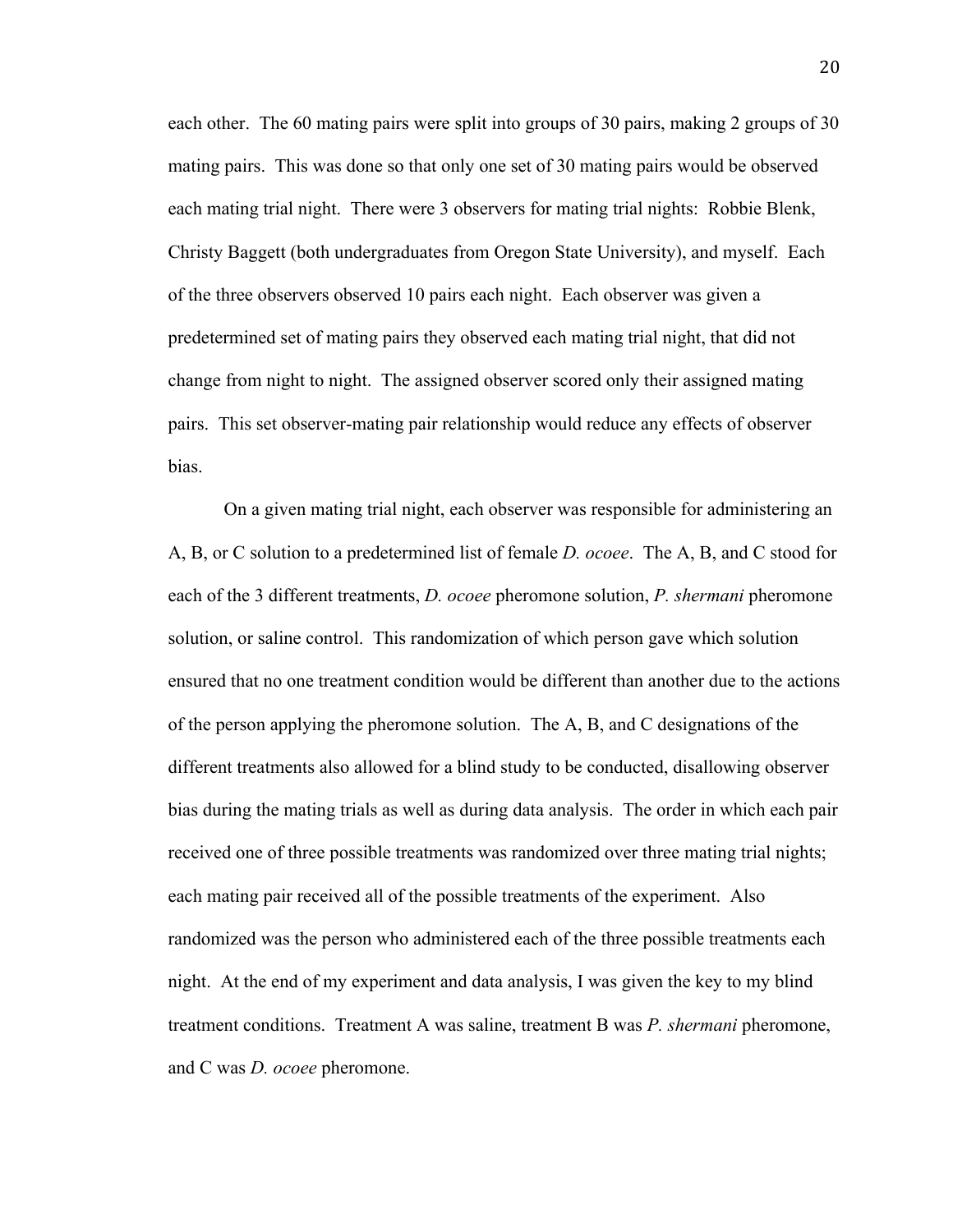On a mating trial night the female was placed into a larger box  $(31 \times 17 \times 9 \text{ cm})$ used for mating trials. She was prepped for application of the pheromone solution by rubbing a Q-tip on the designated spot on her back, which was directly behind her forelimbs. This rubbing was used in order to remove her mucous layer, allowing for maximum absorption of the treatment being applied. Next, a standardized punch-hole (approximately 6.5 mm) of Whatman glass microfiber filter paper was wetted with 15 microliters of the treatment solution. Immediately after this, the wetted paper was applied to the clean spot on the back of the female. The female was allowed to stay in the box for 30 minutes with her treatment patch; then her mating trial paired male was added to the box. The mating pair was observed for 5 hours, making note of when pairs would enter tail-straddle walk, as well as when spermatophore deposition occurred during this time. To do this, each observer had a spreadsheet with 60-minute intervals on each sheet; thereby making observation tallies over 5 sheets in all, totaling 300-one minute intervals. Each minute the observer would simply note if the pair was in tail-straddle walk or not. If the pair was not in tail-straddle walk, the observer put a 0 on the spreadsheet, and if the pair was in tail-straddle walk, a 1 was entered. When a pair entered into tail-straddle walk during the 5-hour observation period, the pair was also observed for spermatophore deposition. If this happened while being observed, the observer noted this action and the time. After 5 hours, the pairs were left over night in their boxes and in the following morning each box was checked for spermatophore deposition. A deposited spermatophore consists of a gel base and the sperm cap that contains the sperm the male produced. When only a gel base from a spermatophore was found, the female was observed to check for presence of a spermatophore in her cloaca. I noted presence as SD,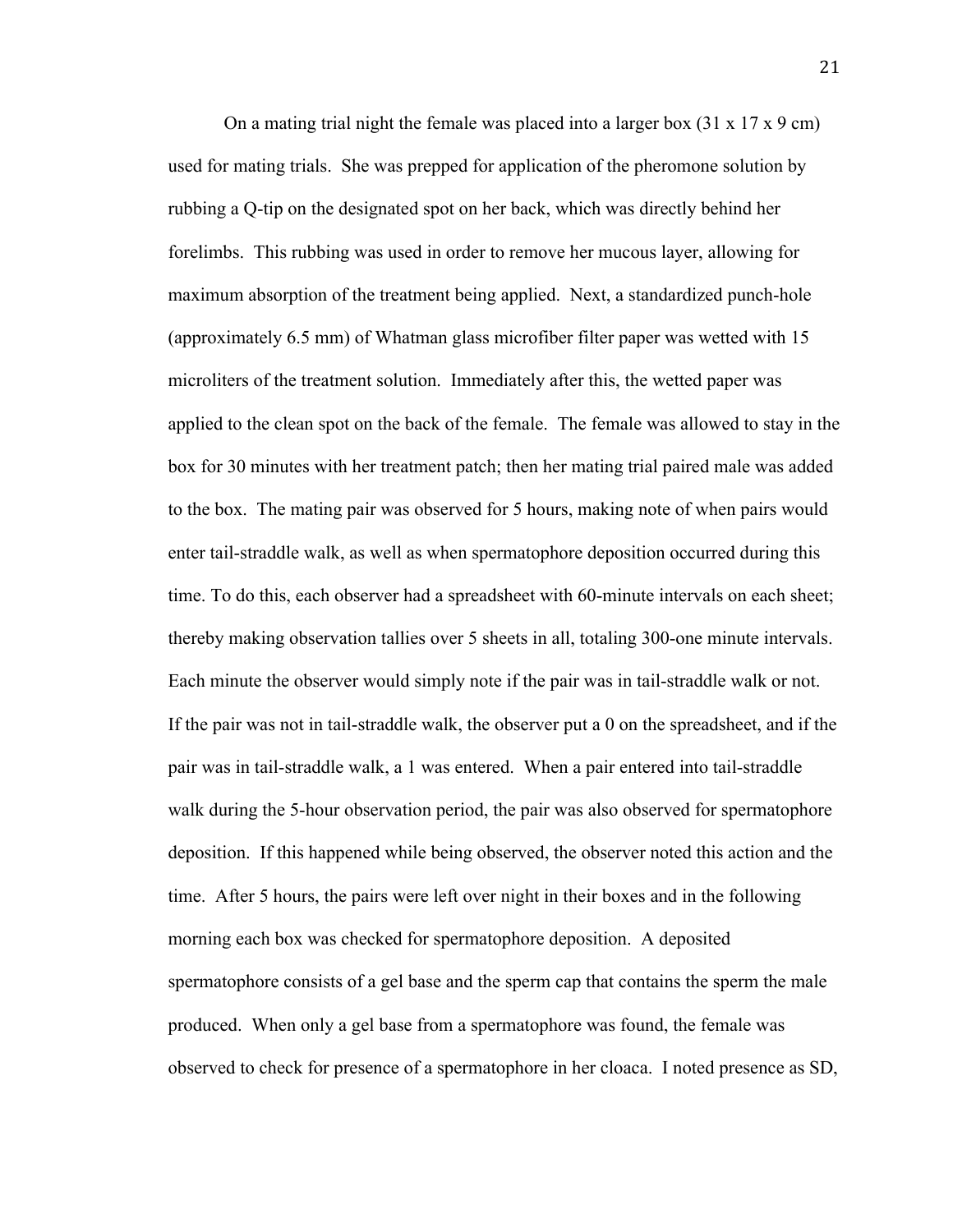for spermatophore deposition inside of the female. If the male deposited his spermatophore but the female did not pick it up, this was noted as SC for sperm cap. Statistical Analysis

A mixed-model analysis was performed using restricted maximum likelihood (RML), with pairs as random effects since this was a subset of the entire *D. ocoee* population. With this, the variation among the pairs I observed is assumed to be representative of the variation of the whole population. I performed a pair-wise comparison of treatment means using the Tukey's correction to protect the experimentwise error rate. This was completed for analysis of time in tail-straddle walk and time to tail-straddle walk. A mixed-model analysis using RML was also performed on the number of spermatophore depositions. Spermatophore deposition was treated as a binomial response variable. For analysis, spermatophore deposition included when the sperm cap was not picked up, but was deposited on the substratum. This was included since a male does not deposit his spermatophore without being in tail-straddle walk, thereby showing the female was inclined to mate with her mating partner; therefore it is logical to include spermatophore deposition whenever it is picked up or not.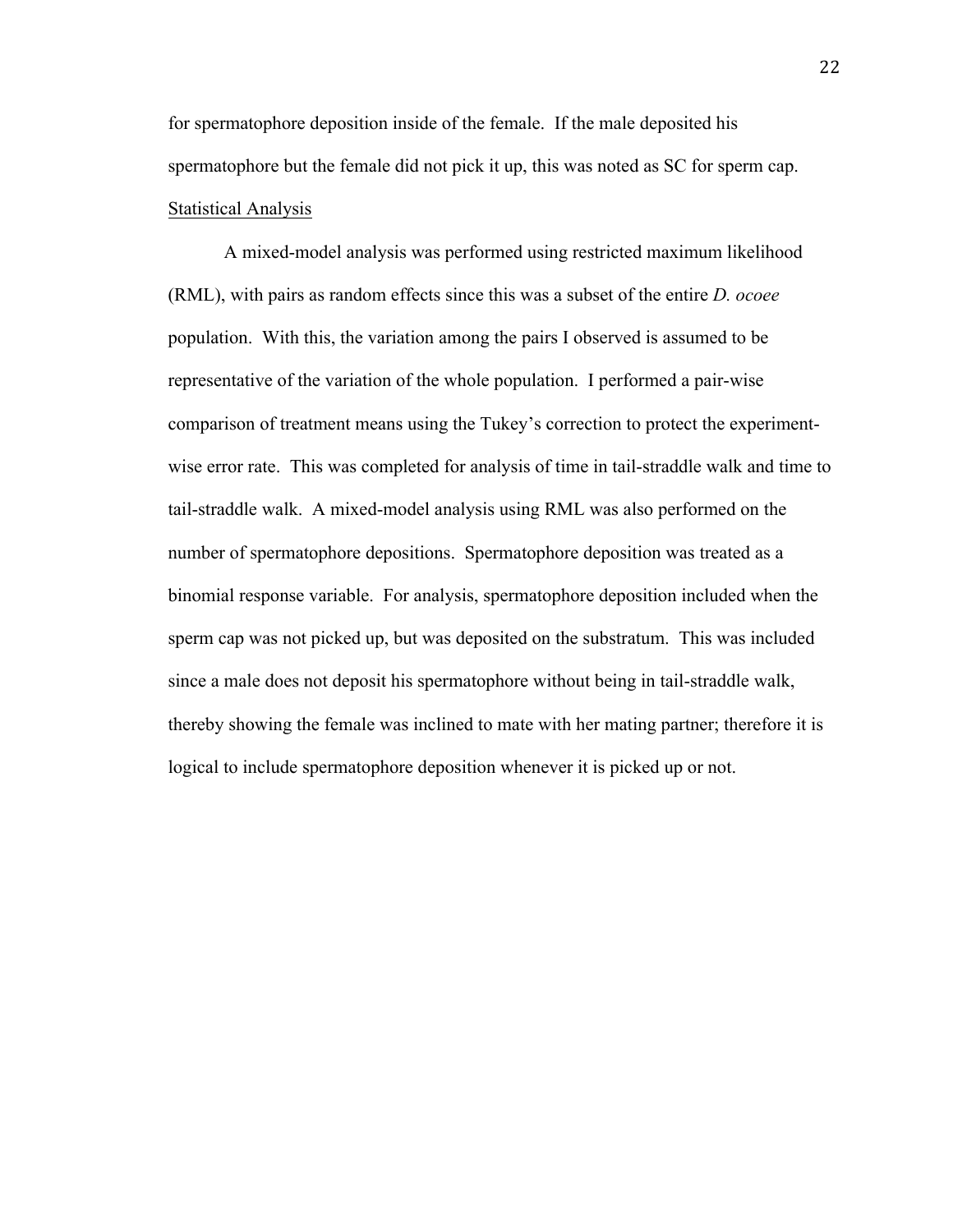### RESULTS

*Desmognathus ocoee* mating pairs treated with *P. shermani* pheromone spent

significantly more time in tail-straddle walk than those treated with *D. ocoee* pheromone

or saline (Tables 1 and 2, Figure 2).

Table 1. Comparisons Of Differences In Means Of Time In Tail-Straddle Walk Under Different Pheromone Treatments.

| Treatment                      | Estimate | S.E.  | z-value  | p-value |
|--------------------------------|----------|-------|----------|---------|
| Saline – P. shermani           | 5 2 3 2  | 1 696 | 3.085    | 0.00581 |
| Saline $-D$ , ocoee            | 1 375    | 1 638 | 0.839    | 0.67852 |
| D. $\alpha$ coee – P. shermani | -3.857   | 1 696 | $-2.274$ | 0.05941 |



Figure 2. Means Of Time Spent In Tail-Straddle Walk For Each Pheromone Treatment.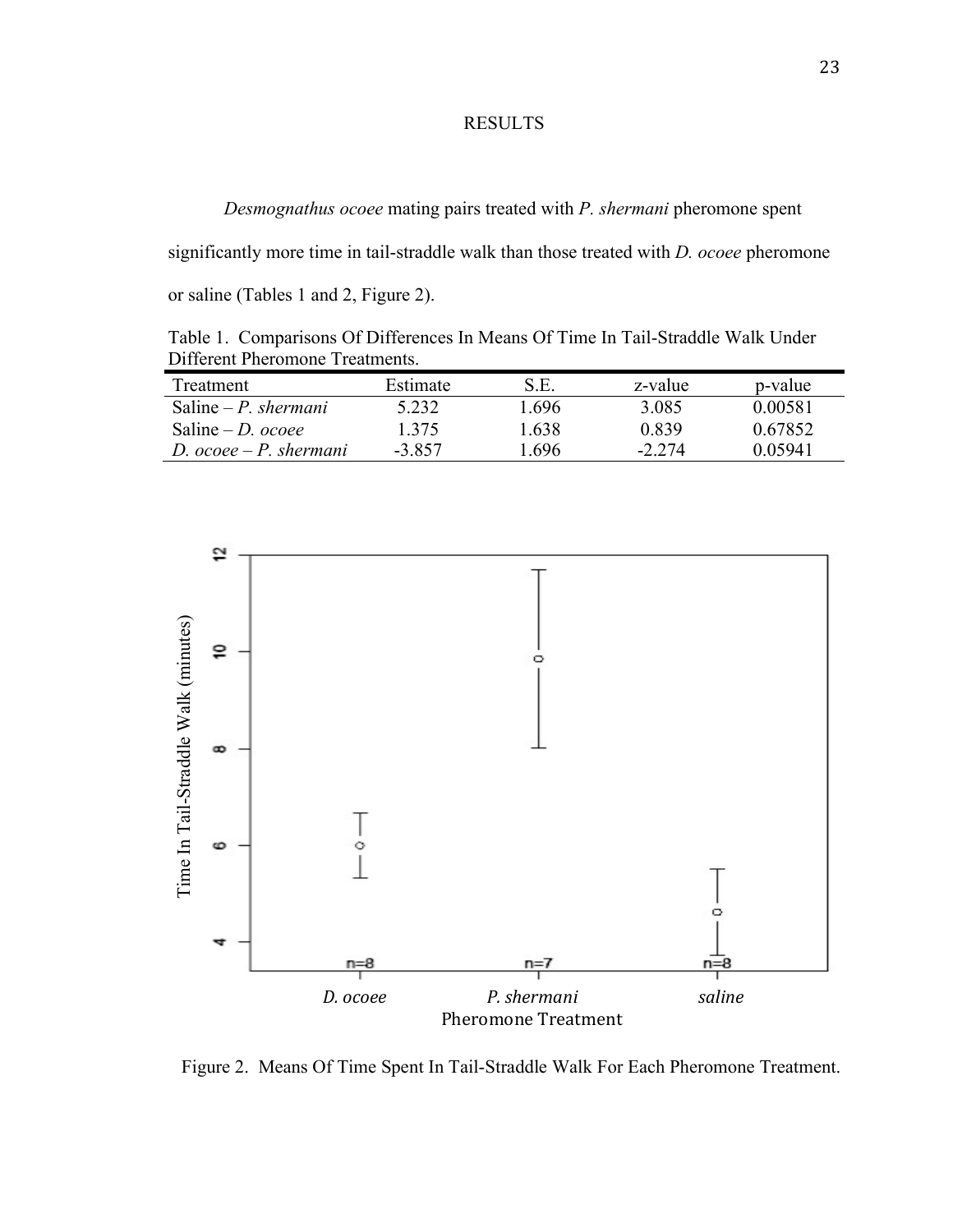| Treatment   | Avg. time in<br>TSW | Avg. time to<br>TSW | Instances of<br>TSW | Instances of SD |
|-------------|---------------------|---------------------|---------------------|-----------------|
| Saline      | 4.625               | 164.75              |                     |                 |
| D. ocoee    |                     | 186.875             |                     | . ხ             |
| P. shermani | 9.857               | -42                 |                     |                 |

Table 2. Summary Of Data Collected From The Experiment. Times Are In Minutes.

There were no significant differences in the means of time to tail-straddle walk

under different pheromone treatments (Tables 2 and 3).

Table 3. Comparisons Of Differences In Means Of Time To Tail-Straddle Walk Under Different Pheromone Treatments.

| Treatment                      | Estimate | S.E.  | z-value  | p-value |
|--------------------------------|----------|-------|----------|---------|
| Saline – P. shermani           | 22.75    | 37.77 | 0.572    | 0.835   |
| Saline – <i>D. ocoee</i>       | $-2212$  | 38.42 | $-0.576$ | 0.833   |
| D. $\alpha$ coee – P. shermani | -44 88   | 39.77 | -1 128   | 0.497   |

There were no significant differences in the means of number of instances of

spermatophore depositions. (Tables 4 and 2).

Table 4. Comparisons Of Differences In Means Of Spermatophores Deposited Under Different Pheromone Treatments.

| <b>Treatment</b>               | Estimate | S.E.   | z-value | p-value |
|--------------------------------|----------|--------|---------|---------|
| Saline – P. shermani           | 0 0167   | 0.0667 | 0.250   | 0.944   |
| Saline – <i>D. ocoee</i>       | 9 0833   | 0.0667 | l 249   | 0.425   |
| D. $\alpha$ coee – P. shermani | 0 0667   | 0.0667 | -0.999  | 0.577   |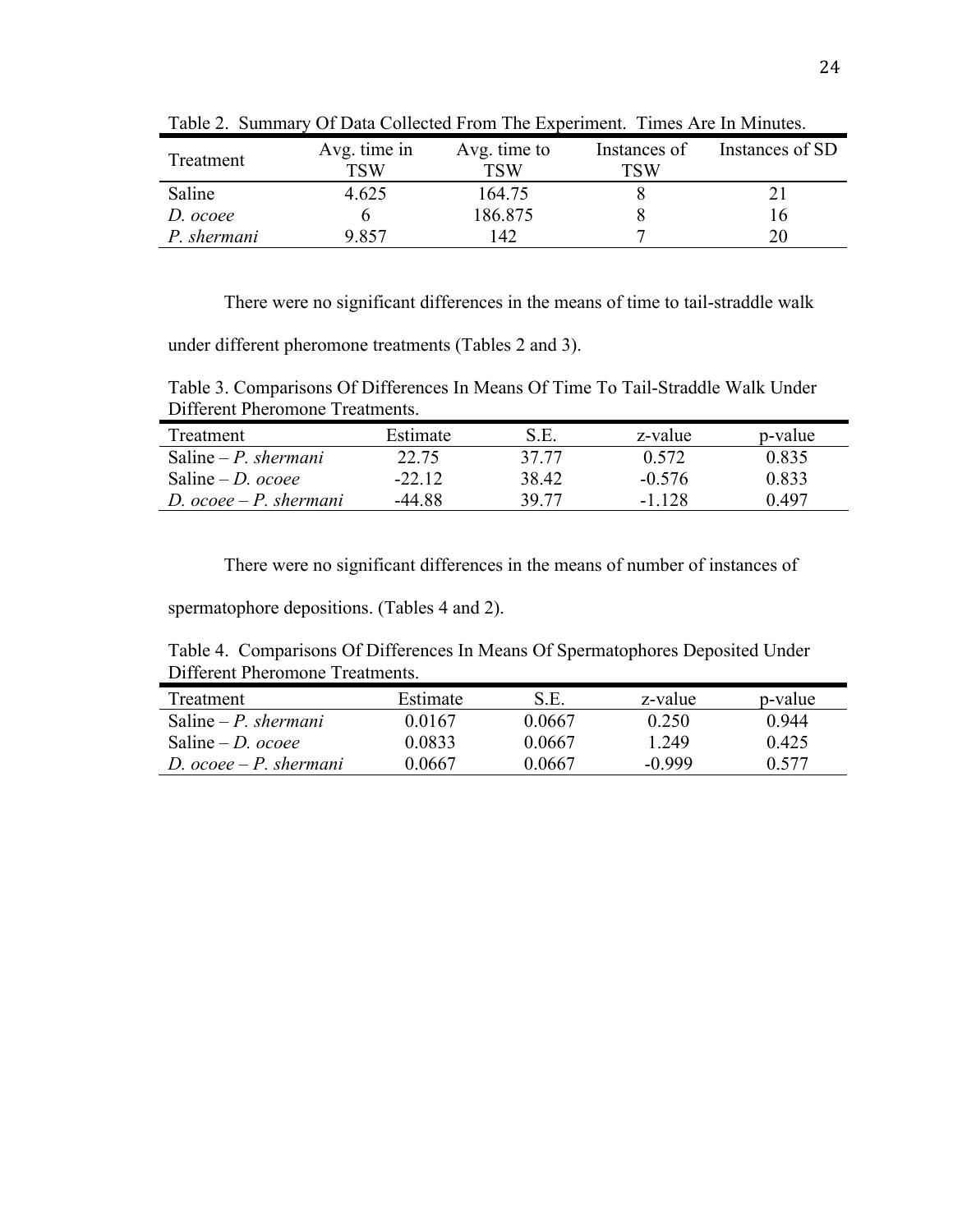#### DISCUSSION

My findings indicate that the *P. shermani* pheromone is too far removed from *D. ocoee* to elicit a response in courtship mating time that is similar to that of conspecific pheromones. Pairs spent about twice as much time in tail-straddle walk with *P. shermani* pheromone when compared to saline control, and about 1.6 times as much when compared to the *D. ocoee* pheromone treatment (Table 2).

These results help answer the original question of whether pheromones in plethodontid salamanders are used as a general mating stimulus or if they are truly specific for mating. It has been demonstrated that applying pheromones of differing congeneric species causes no significant difference in courtship time (Rollmann 2003). However, this same idea does not appear to extend to testing pheromones of members in different genera but still in the same family, as *D. ocoee* and *P. shermani* are. The time in tail-straddle walk is lengthened when using a pheromone from differing genera. The difference likely lies in the composition of the pheromones of these two species. As stated earlier, these two species do have reproductive pheromone constituents that are the same (SPF and PMF), but do differ in the amount of these two constituents present*. P. shermani* pheromone includes the addition of PRF, which is found in high concentrations, and only found within the genus *Plethodon*, not *Desmognathus*. Additionally, the PMF, which is found in much higher concentrations in *P. shermani* pheromones than *D. ocoee*, has been shown to lengthen courtship time while keeping the female interested (Kiemnec-Tyburczy et al. 2009). This is what my experiment showed, as the time in tailstraddle walk was lengthened when the *P. shermani* pheromone was used (Table 1).

25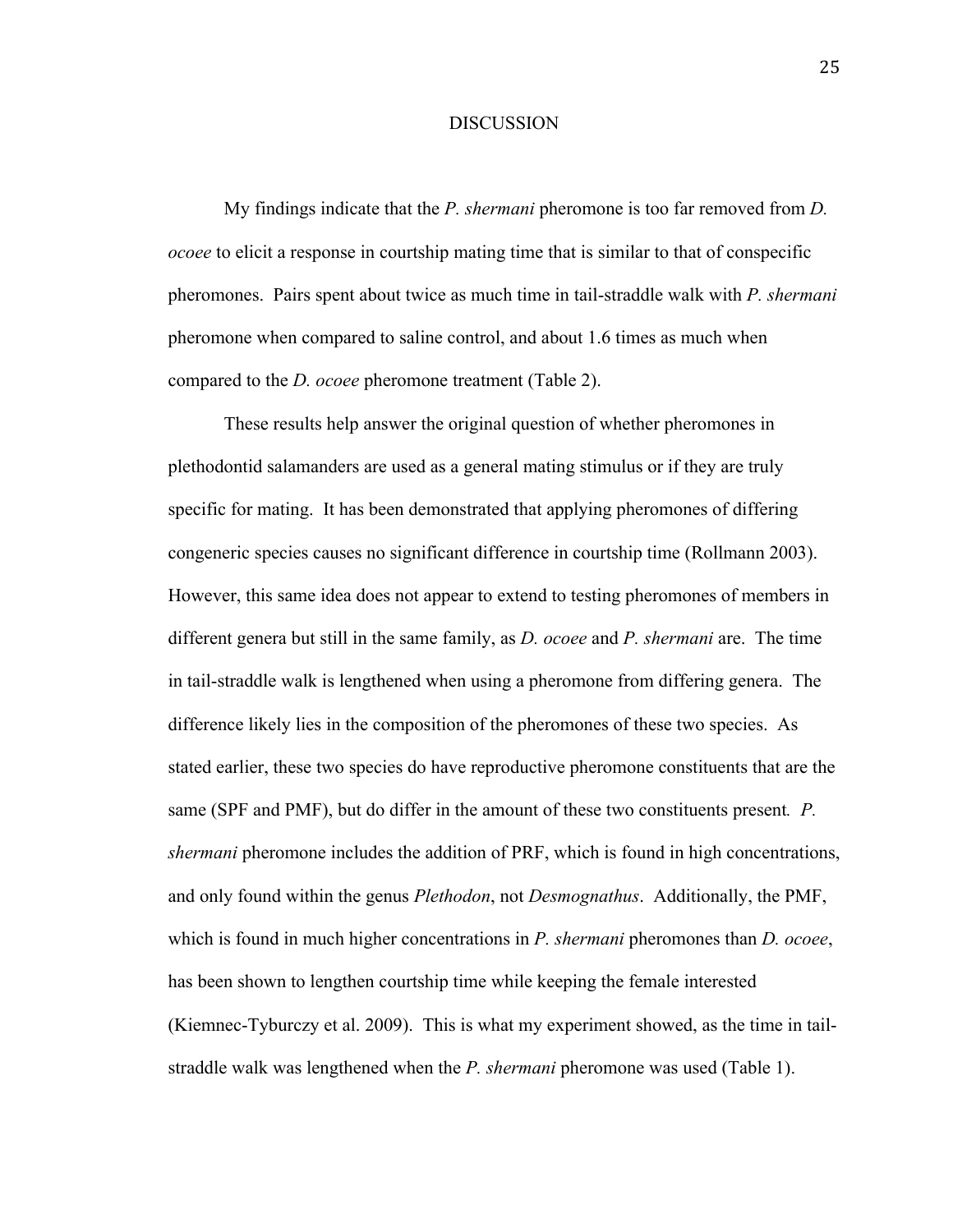Additionally, the olfactory method of delivery of pheromone evolved from the ancestral vaccination/scratching about 19 million years ago (Kiemnec-Tyburczy et al. 2009). This experiment did control for this behavioral difference since only *D. ocoee* males and females were used. Regardless of what pheromone was delivered, each male performed the same courtship ritual that is normal for the species. However, the evolution of these particular pheromones may have also been influenced by their method of delivery. *Desmognathus ocoee's* vaccination/scratching method is aimed at targeting receptors that would be found via the bloodstream after being scratched. *Plethodon shermani's* olfactory method is aimed at stimulating receptors in the vomeronasal organ found in the female's nares. Going back to the "molecular tango" idea, where both the male pheromone and the female receptor are coevolving (Palmer et al. 2005), the female selective pressure upon the male may be driving divergence in pheromones between the two species since their pheromones are probably targeting different receptors.

Some aspects of this experiment complicated interpretation. The pheromone that is applied to the female wears off and is no longer effective after 90 minutes (Dr. Lynne Houck, *personal communication*). Any data after these first 90 minutes is typically not used in data analysis. My data analysis included all data collected within the 5-hour observation time. If I had truncated my data, only 4 data points would have been used, since I only had 4 instances of tail-straddle walk occurring before the 90-minute cutoff. This would have made data analysis impractical. However, it can be argued that my data does illustrate female preference in terms of willingness to mate. There is a clear and significant result that the pheromones are different enough in *P. shermani* to extend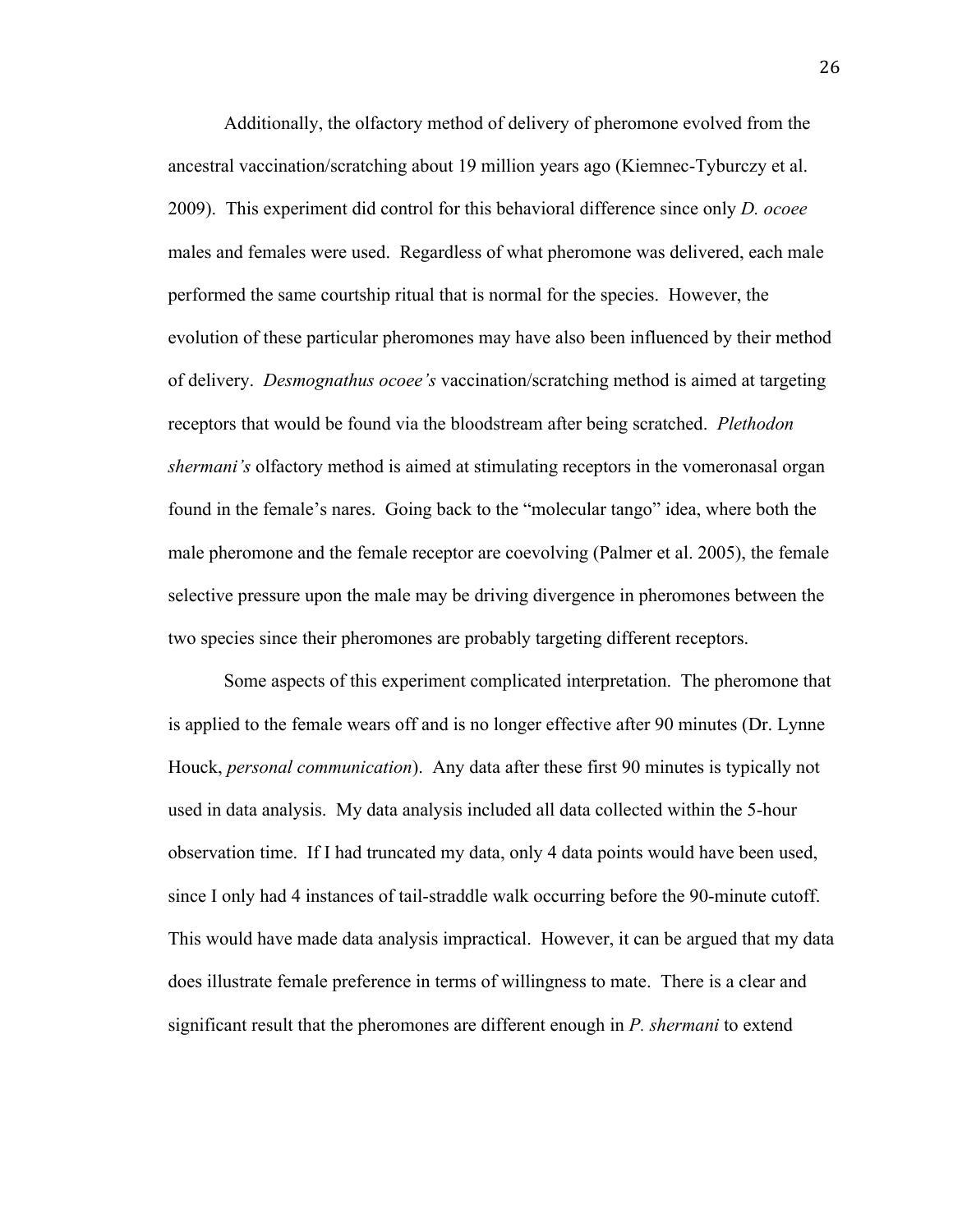courting time. This could be due to a lingering effect of the pheromone on courtship and mating.

There also was not a difference in the number of instances spermatophore deposition among treatment conditions (Tables 2 and 4). The purpose of courtship pheromones in plethodontid salamanders is only to keep an already involved female interested during the actual courtship (Rollman et al. 2003). A male would deliver his pheromones to his potential mate after the female has already shown receptivity to his courtship actions (Houck & Reagan 1990, Rollmann et al. 2003). However, females are also using visual and tactile cues to identify and select mates. Given that speratmophores deposited or received over night were included in analysis, there should not be a difference in these numbers among the treatment conditions. After the pheromone wears off, a female likely mated with her partner, regardless of what pheromone condition was administered.

Mating pairs spent the least amount of time in tail-straddle walk when they received the saline control or the *D. ocoee* pheromone treatment, and the times for these two treatments were not distinguishable from one another. There should be a significant difference between the saline control and the *D. ocoee* pheromone treatment condition, with the *D. ocoee* treatment having the shortest time spent in, and to tail-straddle walk, since it is the native pheromone (Houck  $\&$  Regan 1990). A possible explanation of this would be that the *D. ocoee* pheromone wore off too quickly, perhaps because I was using a malfunctioning or nonfunctional pheromone extract. Transportation of the pheromone many times could have caused the pheromone solution to become compromised, or when the pheromone extract was created, something may have gone wrong. I do not have any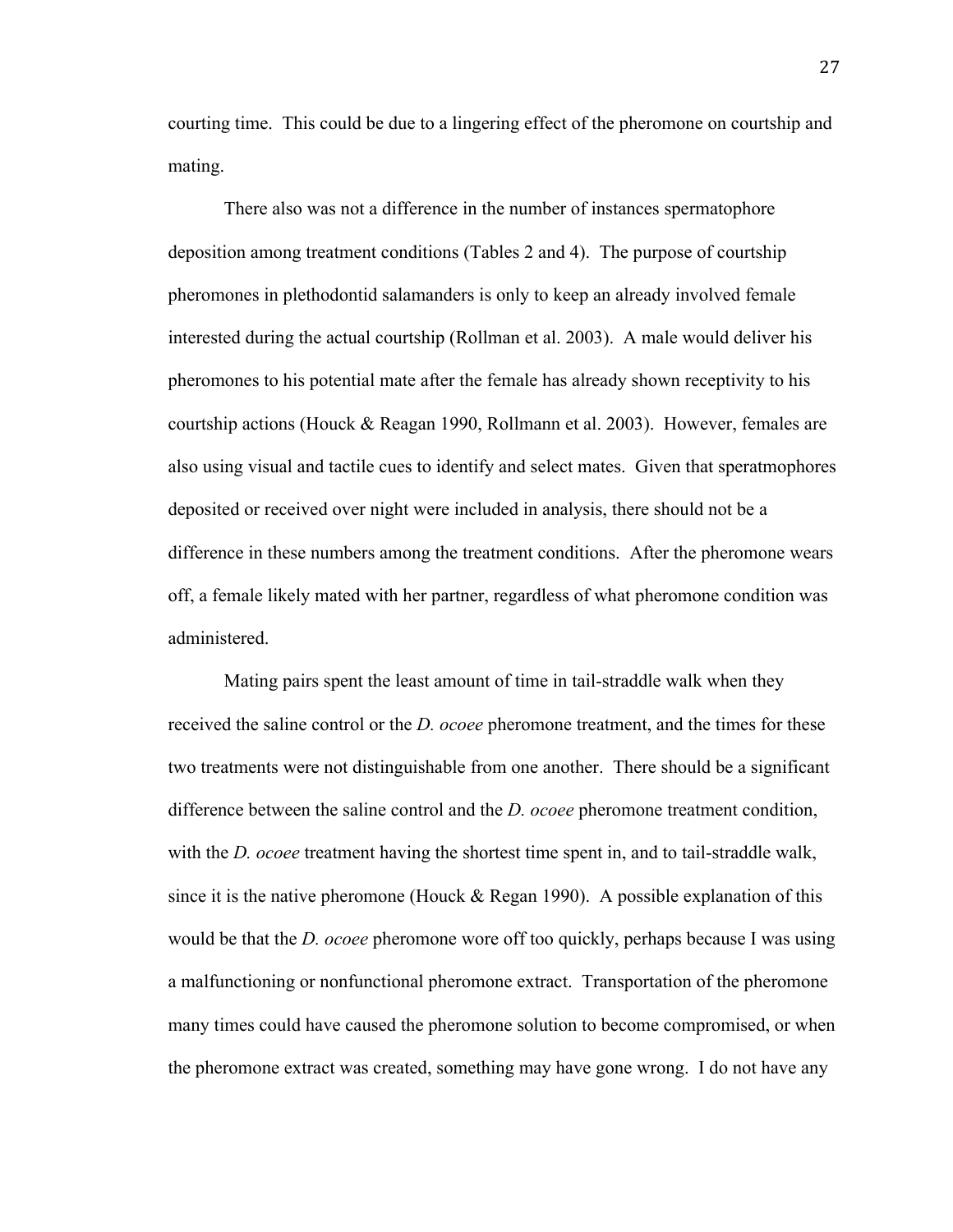factual evidence that the protein extract was nonfunctional. The proper way to test the functioning of the *D. ocoee* pheromone used in this experiment would be to use the same pheromone extract at a different time on a different group of mating *D. ocoee* salamanders. However this was not possible, as the experiment was done at the end of the mating season. Moreover, the patch delivery method might cause the pheromone to wear off quicker, since the pheromone is applied first to patch and then applied to the female. Finally, this patch may not allow for maximum absorption of the pheromone for the female, acting as a barrier in this case for pheromone absorption.

Were there other reasons why my experiment did not work ideally? One possibility was that a new lighting system was introduced in the basement where these matings took place, different from what was used in this same setting in previous mating studies. The additional light may have been too much or too bright for the mating salamanders, since these events normally happen at night under a moderate to heavy canopy.

Additionally, this is first time a patch has been used to deliver pheromone treatment in these types of mating trials. In all previous studies, a predetermined amount of pheromone solution was dripped onto the appropriate part of the female using a pipette at predetermined intervals. This extra patch that was allowed to stay on the female for up to the entire 5 hours could have played a role in her receptivity to mating and her behavior, since this patch is completely foreign to the female. As stated earlier, the patch could also have acted as a barrier to the actual absorption of the pheromone solution by the female.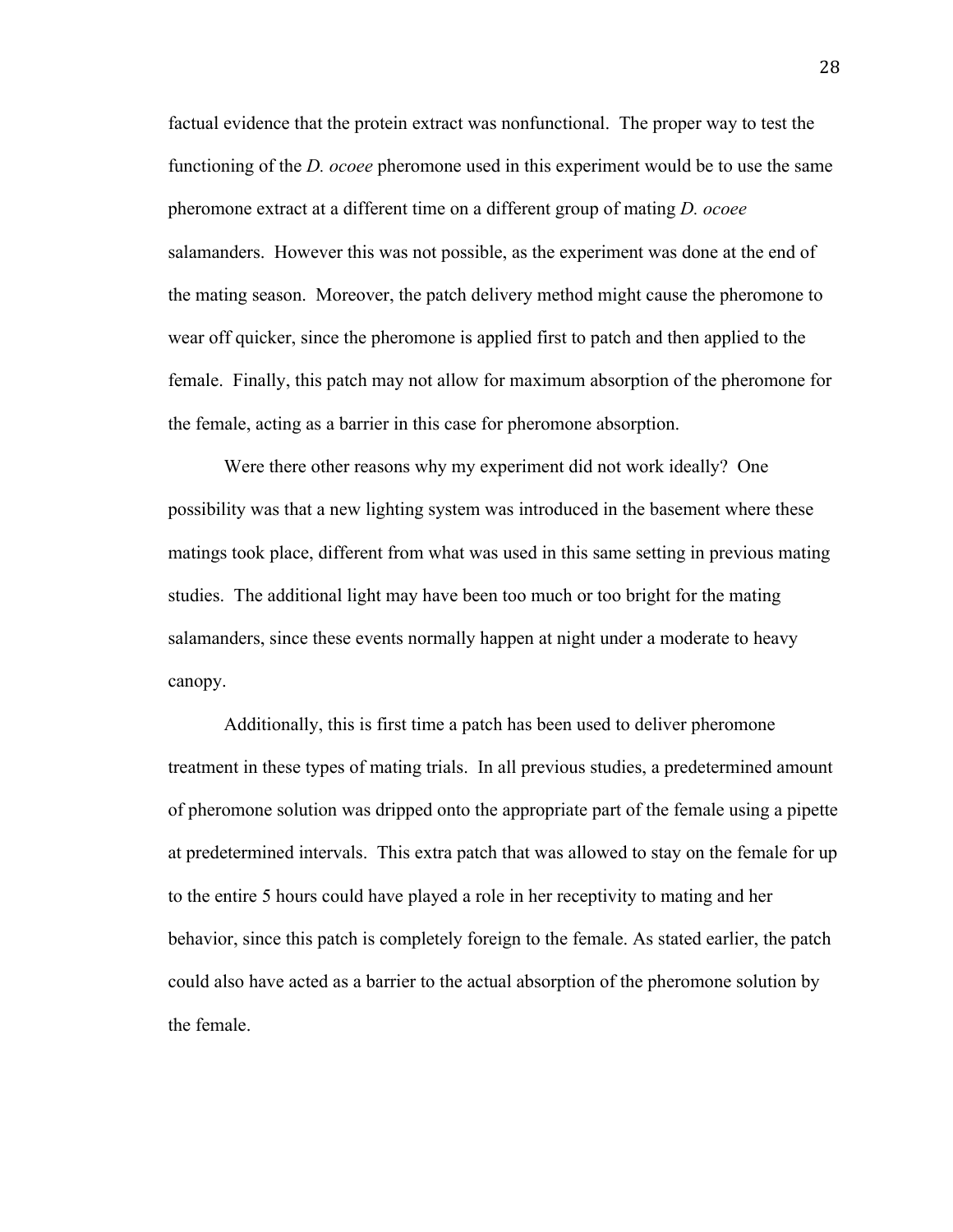The mating boxes used in this experiment were also not the mating boxes that were previously used in *D. ocoee* mating experiments. In previous studies, the smaller box (17 x 12 x 6 cm) that *D. ocoee* was housed in was the same box that is used for the mating trials (Houck & Regan 1990). I decided to use a larger box  $(31 \times 17 \times 9 \text{ cm})$  for mating trials since I thought with the added space, the observer would have a better chance to see the different parts of the courtship ritual more clearly. The female and male probably came into contact much less than if I had of used the smaller box for mating trials, thereby lowering the chances of courtship mating between the male and the female.

In conclusion, plethodontid salamanders are a model system for studying speciation processes and the development of mating isolation mechanisms. These salamanders are of great interest due to their use of pheromones in courtship rituals. Differences in reproductive pheromone composition, as well as differences in method of delivery of the pheromone, could potentially contribute to mating isolation among species from my experiment. The data presented by this experiment potentially shows that pheromones are at least genera specific and do not serve as a general stimulus for mating. The specificity of these pheromones affects speciation mechanisms, acting as a reproductive isolating mechanism, and therefore act as mechanisms generating and maintaining plethodontid diversity in the Southern Appalachian mountains. We better understand how these species are evolving and changing in this unique geographic region when we understand the actions of these pheromones.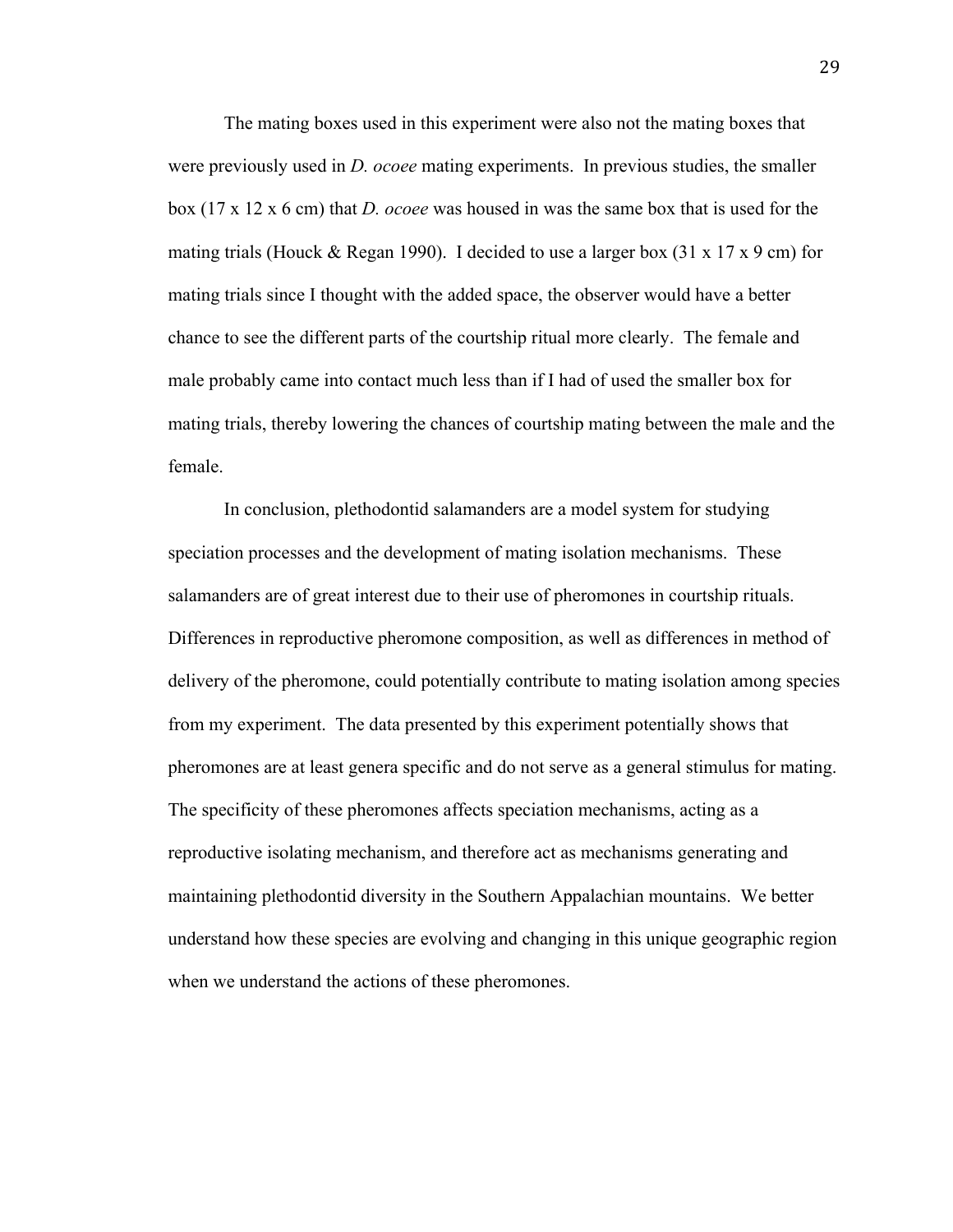#### LITERATURE CITED

- AL-Kahtani, Saad Naser & Bienefeld, Kaspar. (2012). The nasonov gland pheromone is involved in recruiting honeybee workers for individual Larvae to be reared as queens. *Journal of Insect Behavior, 25*(4).
- Beane, J. C., Braswell, A. L., Mitchell, J. C., & Palmer, W. M. (2010). Amphibians and *Reptiles of the Carolinas and Virginia* (2nd ed.). The University of North Carolina Press.
- B.L. Partridge, N.R. Liley, N.E. Stacey. (1976). The role of pheromones in the sexual behaviour of the goldfish, *Animal Behaviour*, 24(2).
- Czaczkes, T. J., Grüter, C., Ellis, L., Wood, E., & Ratnieks, F. L. W. (2012). Ant foraging on complex trails: Route learning and the role of trail pheromones in *Lasius niger*. *The Journal of Experimental Biology, 216*(2).
- Drickamer, L. C., Vessey, S. H., & Jakob, E. M. (2002). *Animal behavior: Mechanisms,* ecology, evolution (Fifth ed.). New York: McGraw-Hill Higher Education.
- Herring, K., & Verrell, P. (1996). Sexual incompatibility and geographical variation in mate recognition systems: Tests in the salamander *Desmognathus ochrophaeus*. *Animal Behaviour, 52*(2), 279.
- Houck, L.D., S.J. Arnold and R.A. Thisted. (1985). A statistical analysis of sexual selection in the plethodontid salamander *Desmognathus ochrophaeus*. *Evolution, 39*: 370-386.
- Houck, L. D., & Reagan, N. L. (1990). Male courtship pheromones increase female receptivity in a plethodontid salamander. *Animal Behaviour*, 39(4), 729.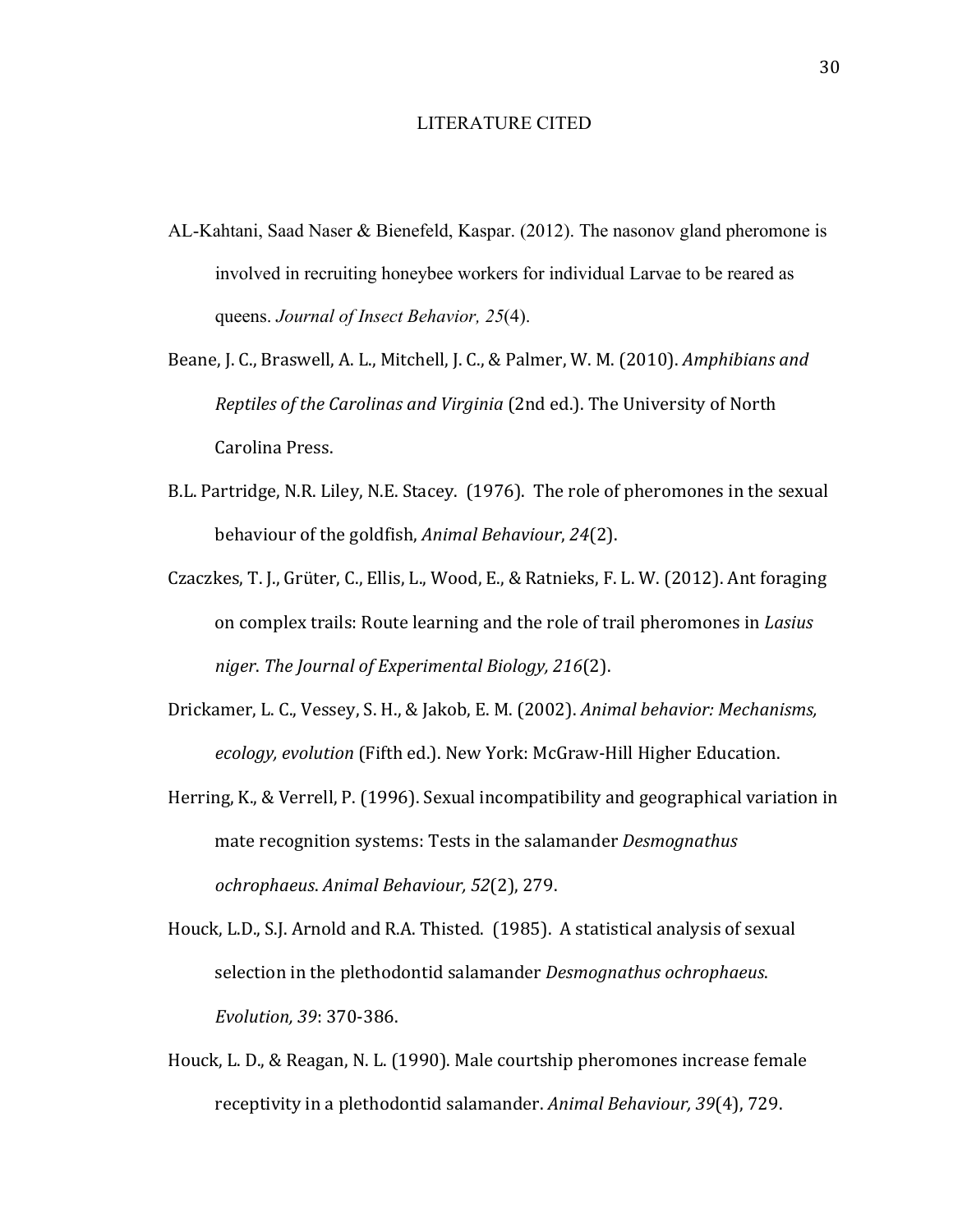- Houck, L. D., Palmer, C. A., Watts, R. A., Arnold, S. J., Feldhoff, P. W., & Feldhoff, R. C. (2007). A new vertebrate courtship pheromone, PMF, affects female receptivity in a terrestrial salamander. *Animal Behaviour, 73*(Part 2), 315-320.
- Kiemnec-Tyburczy, K. M., Woodley, S. K., Feldhoff, P. W., Feldhoff, R. C., & Houck, L. D. (2011). Dermal application of courtship pheromones does not influence receptivity in female red-legged salamanders (*Plethodon shermani*). *Journal of Herpetology, 45*(2), 169.
- Kiemnec-Tyburczy, K. M., Watts, R. A., Gregg, R. G., von Borstel, D., & Arnold, S. J. (2009). Evolutionary shifts in courtship pheromone composition revealed by EST analysis of plethodontid salamander mental glands. *Gene, 432*(1-2), 75-81.
- Kurtovic, A., Widmer, A., & Dickson, B. J. (2007). A single class of olfactory neurons mediates behavioral responses to a Drosophila sex pheromone. *Nature*, *446* (7135), 542-546.
- Lannoo, Michael. (2005). *Amphibian Declines: The Conservation Status of United States Species* (1<sup>st</sup> ed.) University of California Press.
- Niemiller, M. and Reynolds, R. G. (Ed.). (2011). *The Amphibians of Tennessee* (1st ed.) University of Tennessee Press.
- Palmer, C., Watts, R., Gregg, R., McCall, M., Houck, L., Highton, R., & Arnold, S. (2005). Lineage-specific differences in evolutionary mode in a salamander courtship pheromone. *Molecular Biology and Evolution, 22* (11), 2243-2256.
- Pursel, K. (2012). The effects of rhododendron on salamander communities in the Nantahala Mountains*.* (Masters of Science Thesis). Western Carolina University, Cullowhee, North Carolina.